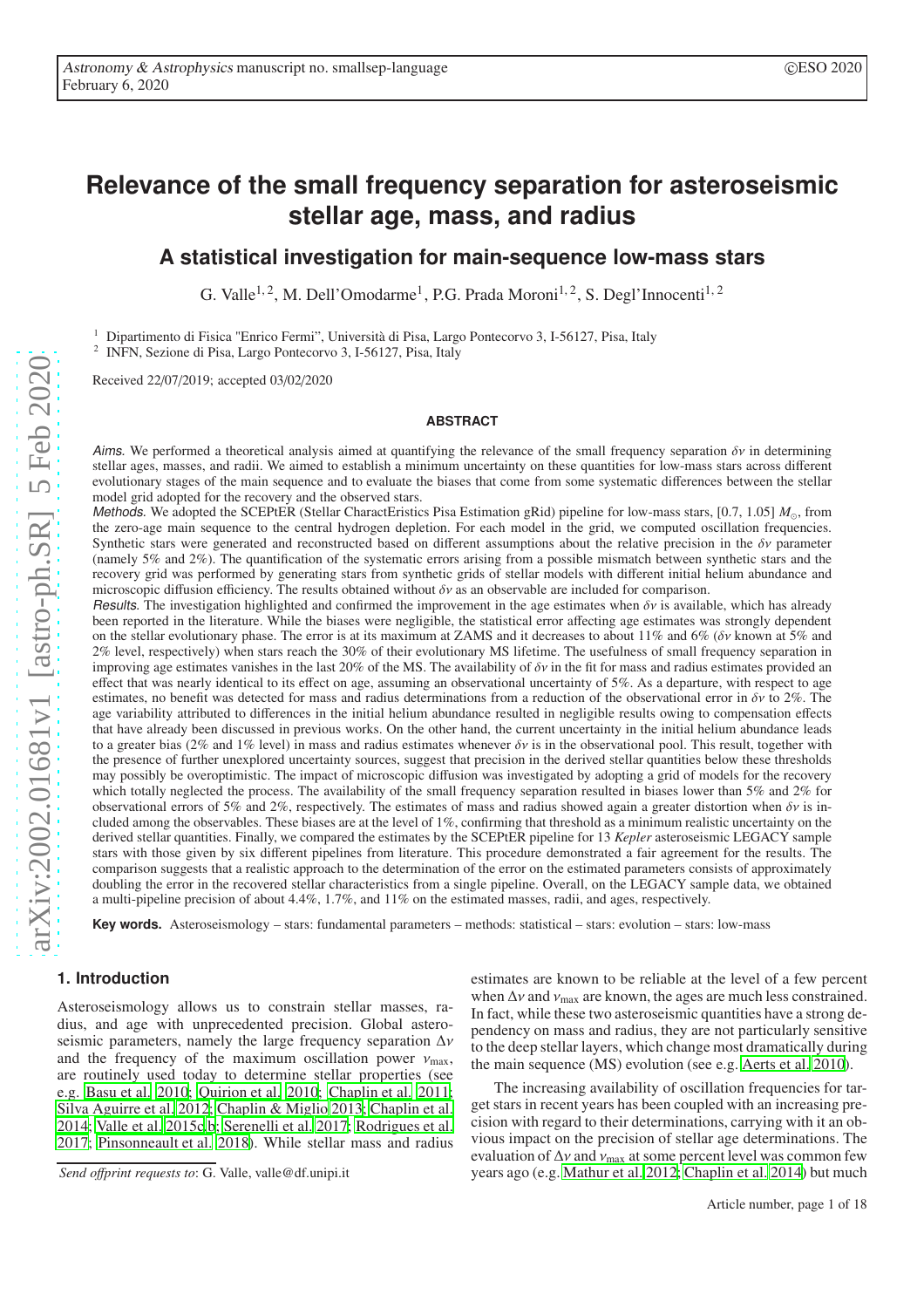better results can be achieved today thanks to longer observation periods. Currently, the set of the best asteroseismically characterised MS stars – the *Kepler* asteroseismic LEGACY sample [\(Lund et al. 2017](#page-11-6)) – contains 66 stars with an exceptionally high signal-to-noise ratio (S/N), with median precision in global asteroseismic parameters of around 0.05% in  $\Delta v$  and 0.6% in  $v_{\text{max}}$ .

Besides these global parameters, which can be extracted from oscillation spectra for most of the targets, there is a growing amount of stars with precise measurements of individual frequencies that can be directly fitted (e.g. [Eggenberger et](#page-11-7) al. [2004;](#page-11-7) [Metcalfe et al. 2009;](#page-11-8) [Howell et al. 2012;](#page-11-9) [Metcalfe et al.](#page-11-10) [2012,](#page-11-10) [2014,](#page-11-11) [2015;](#page-11-12) [Campante et al. 2015](#page-11-13); [Silva Aguirre et al.](#page-12-7) [2015,](#page-12-7) [2017;](#page-12-8) [Bellinger et al. 2016;](#page-11-14) [Aerts et al. 2018\)](#page-11-15). Most of the studies in the field adopt a grid-based maximum-likelihood or a Bayesian approach in the fitting, in addition to emerging machine-learning methods (see e.g. [Bellinger et al. 2016](#page-11-14); [Aerts et al. 2018;](#page-11-15) [Hendriks & Aerts 2018](#page-11-16)).

Even when individual frequencies are not directly used, their availability can be exploited to compute other global seismic parameters, in particular the so called small frequency separation  $\delta v$ , as defined in Sect. [2.3](#page-2-0) [\(Christensen-Dalsgaard 1993](#page-11-17)). The great improvement that come from the knowledge of individual frequency or  $\delta v$  concerns the age estimates, with a typical improvement in the precision by a factor of two (see e.g. [Miglio & Montalbán 2005](#page-11-18); [Mathur et al. 2012;](#page-11-5) [Lebreton et al.](#page-11-19) [2014;](#page-11-19) [Silva Aguirre et al. 2015](#page-12-7)). The recent literature also includes other approaches to define seismic indicators to better constrain stellar parameters (see e.g. [Farnir et al. 2019\)](#page-11-20).

Although several studies have addressed specific questions about the relevance of  $\delta v$ , or of the frequency ratios defined by [Roxburgh & Vorontsov](#page-12-9) [\(2003\)](#page-12-9), in the stellar characteristics estimates (e.g. [Brandão et al. 2013;](#page-11-21) [Deheuvels et al. 2015](#page-11-22); [Bellinger et al. 2016;](#page-11-14) [Angelou et al. 2017;](#page-11-23) [Aerts et al. 2018](#page-11-15); [Rendle et al. 2019,](#page-12-10) in the recent literature), some theoretical problems still remain unexplored; in particular, the quantification of the minimum uncertainty as a function of different assumptions on the observational errors in the estimates of stellar mass, radius, and age across different evolutionary stages. A direct quantification will help to understand the presence of possible hidden biases that can affect the estimated properties.

Another open question concerns the evaluation of the biases that come from some systematic differences between the stellar models grid adopted for the recovery and real world stars. Some studies in the literature (e.g. [Silva Aguirre et al. 2015](#page-12-7); [Nsamba et al. 2018\)](#page-11-24) address these problems on a sample of realworld stars by adopting different evolution and pulsation codes into the fit. However, these analyses cannot control the distortion owing to the unknown systematic differences between the recovery grids and the evolution of real world stars. A firmer theoretical grasp of these questions can only be gained through controlled simulations.

Several works explored these aspects when only  $\Delta v$  and  $v_{\text{max}}$ were available (e.g. [Gai et al. 2011](#page-11-25); [Basu et al. 2012;](#page-11-26) [Valle et al.](#page-12-11) [2014,](#page-12-11) [2015c](#page-12-2)). The aim of this paper is to propose an analysis similar to that in [Valle et al. \(2015c\)](#page-12-2), but while considering  $\delta v$  in the observational pool.

## **2. Methods**

With the aim of investigating the relevance of the small frequency separation constraint for the estimation of stellar characteristic, we adopted a modified SCEPtER (Stellar CharactEristics Pisa Estimation gRid) pipeline [\(Valle et al. 2014,](#page-12-11) [2015c](#page-12-2)[,b](#page-12-3)). We performed the analysis based on a specific range of stellar models in the main-sequence (MS) and for low-mass stars (below 1.05  $M_{\odot}$ ). This choice allowed us to neglect the uncertainty in the convective core overshooting extension since the stars in the chosen mass range burn hydrogen in a radiative core. As a matter of fact the extension of the present investigation to an higher mass range will be affected not only by this supplementary degree of freedom, which would force the building of a huge dataset of stellar tracks, but also by the requirement of following the evolution of the convective core with a spatial resolution much higher than the one needed for the present investigation. Moreover, [Deal et al.](#page-11-27) [\(2018\)](#page-11-27) point out that more massive stars may suffer from additional biases because of the effect of radiative accelerations.

Section [2.1](#page-1-0) describes in detail the grid of stellar models adopted in the computations, while Sect. [2.2](#page-2-1) reports the details of the frequency computation from stellar models. Finally, Sect. [2.3](#page-2-0) describes the estimation process based on a series of Monte Carlo experiments.

#### <span id="page-1-0"></span>2.1. Stellar model grid

The model grids were computed for masses in the range [0.7, 1.05]  $M_{\odot}$ , with a step of 0.01  $M_{\odot}$ . The evolution was followed from the pre-MS until the exhaustion of the central hydrogen, conventionally assumed when its central abundances drops below 10−<sup>5</sup> , which corresponds to a star in the early sub-giant branch. Only models in MS and with age lower than 14 Gyr were retained in the grid. The initial metallicity [Fe/H] was varied from −0.5 to 0.3 dex, with a step of 0.05 dex. The solar heavy-element mixture by [Asplund et al.](#page-11-28) [\(2009\)](#page-11-28) was adopted. Five initial helium abundances were considered at fixed metallicity by adopting the commonly used linear relation  $Y = Y_p + \frac{\Delta Y}{\Delta Z}Z$ with the primordial abundance  $Y_p = 0.2485$  from WMAP [\(Peimbert et al. 2007a](#page-12-12)[,b\)](#page-12-13) and with a helium-to-metal enrichment ratio ∆*Y*/∆*Z* from 1 to 3 with a step of 0.5 [\(Gennaro et al. 2010\)](#page-11-29). We adopted  $\Delta Y/\Delta Z = 2.0$  in the reference scenario and used other grids to assess the importance of a systematic mismatch between synthetic data and recovery grid.

Nuclear reaction rates were taken from the NACRE com-pilation [\(Angulo et al. 1999\)](#page-11-30), except for  ${}^{14}N(p,\gamma){}^{15}O$ ; for this, we adopted the estimates of [Imbriani et al. \(2005](#page-11-31)). Microscopic diffusion was considered according to [Thoul et al. \(1994\)](#page-12-14), with radiation turbulence by [Morel & Thévenin](#page-11-32) [\(2002\)](#page-11-32), as adopted in [Choi et al.](#page-11-33) [\(2016\)](#page-11-33). A grid that neglects microscopic diffusion was also computed and used to test the importance of this input physics in the final estimates. A solar-calibrated mixinglength parameter  $\alpha_{ml} = 1.8$  was adopted. Outer boundary conditions were set by the atmospheric models from [Hauschildt et al.](#page-11-34) [\(1999\)](#page-11-34), supplemented with models by [Castelli & Kurucz](#page-11-35) [\(2003\)](#page-11-35), where the former were unavailable. Convective core overshooting was not included because the stars in the mass range adopted for the present analysis have a radiative core.

The MESA stellar evolutionary code (r10398; [Paxton et al.](#page-12-15) [2011,](#page-12-15) [2013,](#page-12-16) [2015,](#page-12-17) [2018\)](#page-12-18) was used for the computations. To obtain sensible oscillation frequencies, about 2 000 meshes were placed in the stellar structures [\(Moya et al. 2008\)](#page-11-36). As a control, we also built a restricted dataset with about 800 meshes per structure. The comparison of the results obtained with the two grids showed a variation in the estimates that were much smaller than the statistical errors from observational uncertainty propagation.

The adopted configuration closely matches the one used by [Valle et al.](#page-12-11) [\(2014,](#page-12-11) [2015c](#page-12-2)), which allows for an easy comparison of the results. The quoted researches used the FRANEC code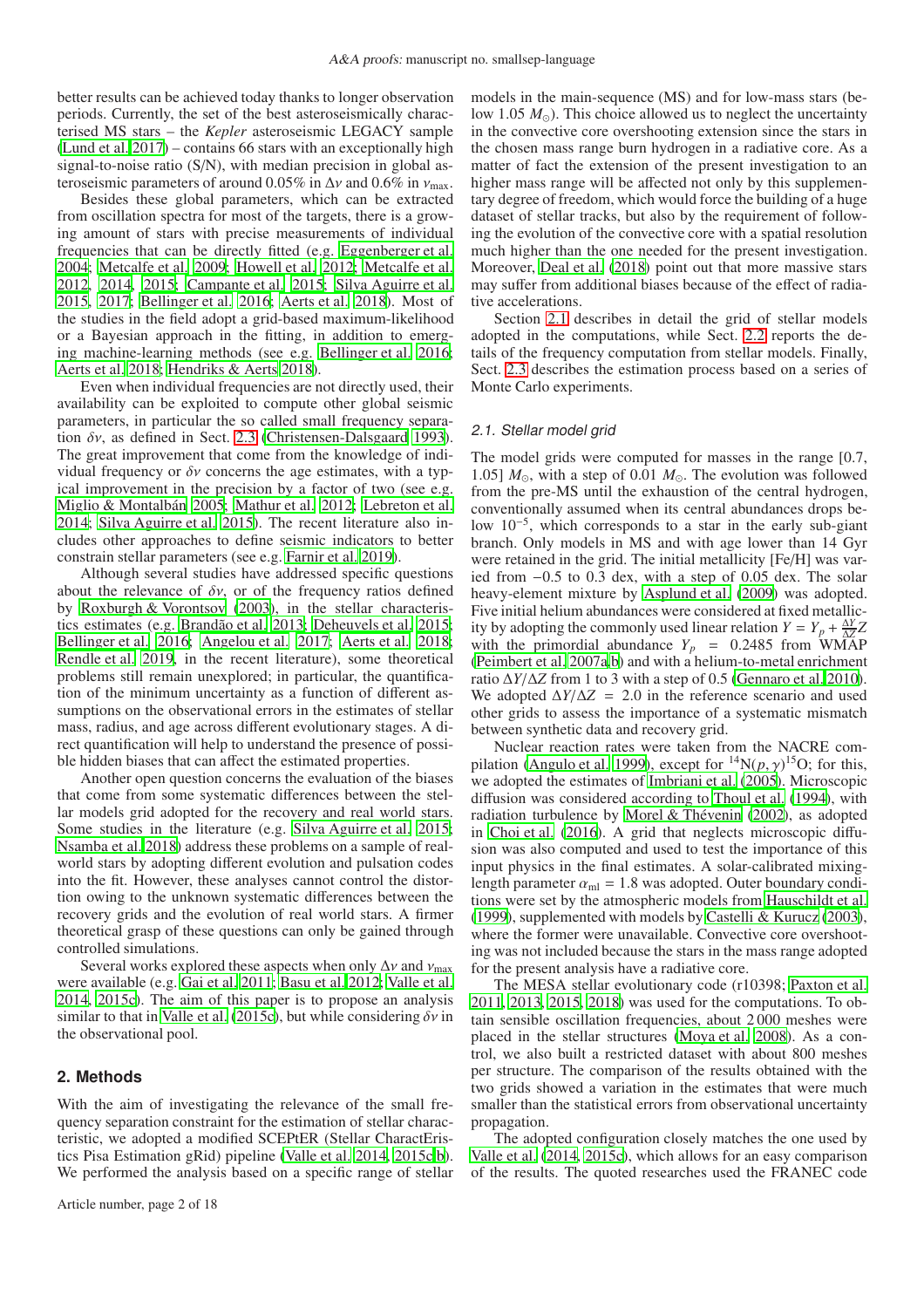[\(Degl'Innocenti et al. 2008;](#page-11-37) [Tognelli et al. 2011\)](#page-12-19), in the configu-ration adopted to compute the Pisa Stellar Evolution Data Base<sup>[1](#page-2-2)</sup> for low-mass stars [\(Dell'Omodarme et al. 2012\)](#page-11-38). As we directly verified in the past [\(Valle et al. 2016](#page-12-20), [2017](#page-12-21)), the difference in the results between FRANEC and MESA stellar evolutionary codes, adopted in the same configuration, are marginal.

#### <span id="page-2-1"></span>2.2. Frequencies computation

Oscillation frequencies for each stellar model, from ZAMS to the central hydrogen exhaustion, were calculated using GYRE [\(Townsend & Teitler 2013;](#page-12-22) [Townsend et al. 2018\)](#page-12-23). We adopted it in the standard configuration, solving the 4th order system of pulsation equations. A static atmosphere model and the standard inner and outer boundary conditions was adopted, as outlined in Appendix A of [Townsend & Teitler \(2013\)](#page-12-22). We considered these in computations radial modes (degree  $l = 0$ ) and non-radial modes of degree  $l = 1, 2$ .

Let us denote as  $S$  the difference between a frequency  $\nu$  of spherical degree  $l_1$  and radial order  $n_1$  and a frequency of  $l_2$  and  $n<sub>2</sub>$ ,

$$
S(n_1, n_2, l_1, l_2) \equiv \nu_{l_1}(n_1) - \nu_{l_2}(n_2). \tag{1}
$$

The large frequency separation is then given by

$$
\Delta v_l(n) \equiv S(n, n-1, l, l),\tag{2}
$$

while the small frequency separation is

$$
\delta v_{(l,l+2)}(n) \equiv S(n, n-1, l, l+2). \tag{3}
$$

Values for  $\Delta v_0$  and  $\delta v_{02}$  were computed for each stellar model in the grid. The observed oscillation power spectrum of solarlike stars is characterised by a typical Gaussian-like envelope, peaked at  $v_{\text{max}}$ . Therefore, to mimic the observable frequency ranges for each model, the frequencies were weighted considering their position in a Gaussian envelope. This envelope was centred at the predicted frequency of maximum oscillation power, given by scaling relation [\(Kjeldsen & Bedding 1995\)](#page-11-39):

$$
\frac{\nu_{\text{max}}}{\nu_{\text{max},\odot}} = \frac{M/M_{\odot}}{(R/R_{\odot})^2 \sqrt{T_{\text{eff}}/T_{\text{eff},\odot}}}.
$$
(4)

The full-width at half-maximum of the envelope was taken as  $0.66 v_{\text{max}}^{0.88}$  [\(Mosser et al. 2012;](#page-11-40) [Bellinger et al. 2016](#page-11-14)). The weighted median over *n*,  $\langle \Delta v_0 \rangle$  and  $\langle \delta v_{02} \rangle$ , where then computed and adopted as asteroseismic observational constraints [\(Bellinger et al. 2016](#page-11-14)), along with  $v_{\text{max}}^2$  $v_{\text{max}}^2$ . For this last parameter, it worth noting that the validity of the scaling relations (mainly in the RGB phase) has been questioned in recent years [\(Epstein & Pinsonneault 2014](#page-11-41); [Gaulme et al. 2016;](#page-11-42) [Viani et al.](#page-12-24) [2017;](#page-12-24) [Brogaard et al. 2018](#page-11-43); [Buldgen et al. 2019\)](#page-11-44), posing a serious problem whenever it is adopted for a comparison with observational data. Moreover, it is well known that for stars with convective envelopes such as those considered in the present research, the treatment of convection by 1D schemes (as the mixing-length theory adopted here, [Böhm-Vitense 1958\)](#page-11-45) leads to inaccurate representations of the surface layers, which, in turn, has an impact on the predicted stellar frequencies. The resulting systematic discrepancies between computed and observed frequencies is usually referred to as the surface effect (see e.g. [Brown 1984;](#page-11-46) [Christensen-Dalsgaard et al. 1988\)](#page-11-47). Fortunately, both these issues are of minor importance for our aims, because both artificial data and the recovery grid are computed using the same scheme. For ease in notation, in the following, we refer to  $\langle \Delta v_0 \rangle$  and  $\langle \delta v_0 \rangle$  simply as  $\Delta v$  and  $\delta v$ .

#### <span id="page-2-0"></span>2.3. Fitting procedures

The fit was performed by means of the SCEPtER pipeline [\(Valle et al. 2015c](#page-12-2)[,b](#page-12-3)[,a](#page-12-25)), a well-tested technique that has been adopted in the past for single and binary stars. We briefly summarise the technique here for reader's convenience.

For each point  $j$  on the grid, we define  $q$  ${T_{\text{eff}}$ , [Fe/H],  $\Delta v$ ,  $\delta v$ ,  $v_{\text{max}}$ } as the vector of observed quantities for a star, and  $\sigma$  to be the vector of the corresponding observational uncertainties. We also define  $\tilde{q}_i$  as the vector of observables for each *j*th point of the grid. We compute the geometrical distance  $d_i$  between the observed star and the *j*th grid point, defined as:

$$
d_j = \left\| \frac{q - \tilde{q}_j}{\sigma} \right\|.
$$
 (5)

Then the technique computes the likelihood as:

$$
L_j = \exp(-d_j^2/2). \tag{6}
$$

This likelihood function is evaluated for each grid point within  $3\sigma$  of all the variables from *q*; we define  $L_{\text{max}}$  as the maximum value obtained in this step. The estimated stellar quantities are obtained by averaging the corresponding mass, radii, and age of all the models with a likelihood greater than  $0.95 \times L_{\text{max}}$ .

This technique can also be employed to construct a Monte Carlo confidence interval for mass, radius, and age estimates. Starting from observational values *q* and their uncertainties  $\sigma$ , a synthetic sample of *n* stars is generated, following a multivariate normal distribution with vector of mean *q* and covariance matrix  $\Sigma = diag(\sigma)$ . A value of  $n = 5000$  can usually provide a fair balance between computation time and the accuracy of the results. The medians of the *n* objects mass, radius, and age are taken as the best estimate of the true values; the 16th and 84th quantiles of the *n* values are adopted as a  $1\sigma$  confidence interval.

#### <span id="page-2-4"></span>**3. Estimated parameters**

We aim to quantify the biases and the propagation of errors from the observational constraints to the final estimates of stellar age, mass, and radius. In particular, we are interested in the analysis of how these quantities change as a star evolves through the whole MS and if there are some effects connected to the mass or initial metallicity (see e.g. [Valle et al. 2019,](#page-12-26) for a recent analysis of statistical distorsions that can affect the mixing-length parameter estimate for field stars). We performed these evaluations relying on synthetic stars sampled from a grid of stellar models. We explored both ideal scenarios – in which the grid and the mock data are in perfect agreement beside a random perturbation that accounts for observational uncertainties – and configurations that assume systematic discrepancies between data and recovery grid (Sect. [4\)](#page-5-0).

As a starting point, we verified the performance of the best possible configuration for adopting the same stellar models for the mock data generation and for the estimation procedure. Therefore, we built a synthetic dataset by sampling  $N = 50000$ artificial stars from the same standard estimation grid of stellar models used in the recovery procedure (∆*Y*/∆*Z* = 2.0), adding to each of them a Gaussian noise in all the observed quantities.

 $\frac{1}{2}$  <http://astro.df.unipi.it/stellar-models/><br> $\frac{2}{2}$  The computations relied on a cust

<span id="page-2-3"></span><span id="page-2-2"></span>computations relied on a customised version of the scripts provided by E. Bellinger <https://github.com/earlbellinger/asteroseismology>.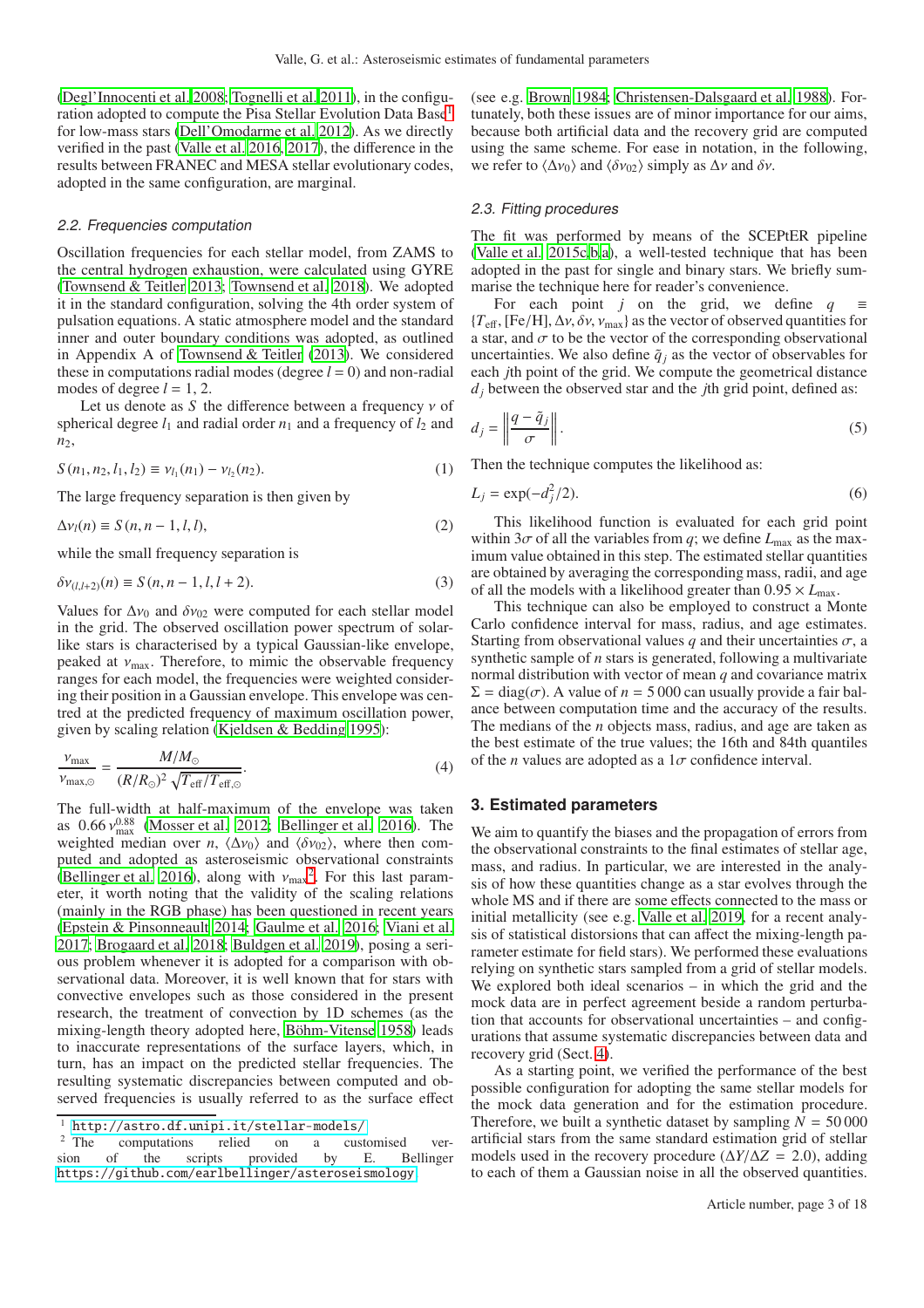We assumed 0.5% in  $\Delta v$ , 0.7% in  $v_{\text{max}}$ , 5% in  $\delta v$ , 100 K in  $T_{\text{eff}}$ , and 0.1 dex in [Fe/H]. The errors in the asteroseismic quantities were set by considering the quoted uncertainties in the *Kepler* asteroseismic LEGACY sample [\(Lund et al. 2017\)](#page-11-6) as the absolute maximum reachable precision, and increasing the errors by about one order of magnitude. The adopted uncertainties are expected to be attainable for a large share of stars. A second scenario considers an optimistic error in  $\delta v$  of 2%, which is the median error in this parameter for LEGACY sample stars.

This Monte Carlo simulation proves the performances of the technique in the ideal case where the adopted stellar models are in perfect agreement with real stars and, therefore, sets the absolute minimum variability that is expected to occur only because of the observational uncertainties.

All the recoveries were performed twice. A first set of computations neglects the  $\delta v$  observational constraint, while a second one adopts it. The comparison of the results under these two different assumptions allowed us to establish the relevance of the small separations in different mass and metallicity ranges, and evolutionary stages.

#### <span id="page-3-2"></span>3.1. Age estimates

Figure [1](#page-4-0) shows the dependence of relative errors in the recovered stellar age as a function of the true stellar mass, the stellar relative age  $r^3$  $r^3$ , and the [Fe/H] value. The [Fe/H] is the current surface value for the star, which can be significantly different from the initial one owing to the microscopic diffusion processes. The figure shows the relative error envelopes obtained by evaluating the 16th and 84th quantiles ( $1\sigma$ ) of the age relative error over a moving window<sup>[4](#page-3-1)</sup>, with a procedure identical to that in [Valle et al.](#page-12-2) [\(2015c\)](#page-12-2). The envelope boundaries and the median estimates are also reported in Tables [A.1](#page-14-0) and [A.2.](#page-15-0)

Figure [1](#page-4-0) (scenario with 5% uncertainty on  $\delta v$ ) shows the well known improvement in the age estimates reported in the literature (see e.g. [Mathur et al. 2012;](#page-11-5) [Lebreton et al. 2014](#page-11-19); [Silva Aguirre et al. 2015\)](#page-12-7). The left panel shows the envelope boundary position as a function of the stellar mass. As discussed in [Valle et al.](#page-12-11) [\(2014,](#page-12-11) [2015c](#page-12-2)) edge effects dominate near the grid boundary. As an example, for the lower mass edge ( $M = 0.7M_{\odot}$ ), no less massive models exist in the grid so a model of this mass can only be confused with a more massive one, which evolve faster. The decrease after about 0.75  $M_{\odot}$  of the position of the upper boundary is instead related to the presence of the hard boundary of 14 Gyr for grid inclusion. While stars more massive than about 0.8  $M_{\odot}$  end their MS life before this limit, this is not the case for less massive stars. For these models, the late MS evolution is neglected, and this exclude the part of their evolution where estimates are the most precise (see central panel in the figure). For  $M \geq 0.85 M_{\odot}$  the average envelope half-width without  $\delta v$  in the observational constraints is about 20%, while it is as low as 12% when the value of  $\delta v$  is available in the fitting. As a comparison [Valle et al. \(2015c\)](#page-12-2) reported about 35% without the small frequency separation constraint and with a much greater uncertainties in  $\Delta v$  and  $v_{\text{max}}$  (2.5% and 5% respectively).

The middle panel shows the performances that can be reached during the MS evolution regardless of the mass. As explained in detail in [Valle et al.](#page-12-2) [\(2015c](#page-12-2)), the estimates suffer from a large relative indetermination in the first 20% of the MS evolution and then shrink to nearly constant, slowly decreasing level. The constant shrinkage is a feature already discussed in literature, and occurs because age estimations are intrinsically easier in rapidly evolving phases (see e.g. the results in [Gai et al.](#page-11-25) [2011;](#page-11-25) [Chaplin et al. 2014\)](#page-11-3). The mean envelope half-width for  $r > 0.3$ is about 22% without  $\delta v$  and 11% with this supplementary constraint. In a departure from [Valle et al.](#page-12-2) [\(2015c\)](#page-12-2), we do not detect the increase in the envelope width around 80% of the MS evolution. This is caused by the different mass range considered in the works because the increase in [Valle et al. \(2015c\)](#page-12-2) was caused by the presence of higher mass stars with a convective core. Interestingly, the usefulness of the small frequency separation in improving age estimates vanishes in the last 20% of the MS. As a reference, the 80% of the MS evolution roughly corresponds to the turn-off position, with differences due to the mass and the metallicity of the stellar track. Above  $r \approx 0.9$  the two envelopes are nearly indistinguishable. This behaviour has a clear explanation behind it, considering the evolution of  $\delta v$  during the MS evolution. Indeed, for stars in the very terminal MS part and in later evolutionary stages, the small separation becomes much less sensitive as an age diagnostic. As shown in Fig. [2,](#page-4-1) the small frequency separation decreases during the first 90% of the MS. In the terminal part of the MS a steady or slightly increasing trend, depending on the mass and the metallicity, appears. Therefore, models in this zone have similar values of  $\delta v$ , explaining its loss of power in core condition predictions. This is essentially due to the fact that the oscillation modes are not able to grasp the full behaviour of the sound speed gradient in the very deep core of the star at the end of the MS. The modification of the stellar structure, dictated by the increase of the mean molecular weight as a result of the nuclear burning reactions, cannot be effectively probed by *p* modes.

Indeed, the adoption of the small frequency separation – or of frequency ratios by [Roxburgh & Vorontsov](#page-12-9) [\(2003\)](#page-12-9), which are less sensitive to surface corrections – is known to be beneficial for stars that are less massive than about 1.5  $M_{\odot}$  in the MS evolution. For these stars, the evolutionary tracks in the  $\delta v$  versus  $\Delta v$ plain are well-separated. As stars evolve off the MS, their tracks converge for the sub-giant and red-giant evolutionary stages (see e.g. [White et al. 2011](#page-12-27); [Arentoft et al. 2014;](#page-11-48) [Farnir et al. 2019\)](#page-11-20), thus leading to a reduced discriminating potential of the asteroseismic parameters. Further details about the sensitivity to the frequency ratios and separation on the RGB can be found e.g. in [Montalbán et al. \(2010](#page-11-49)).

The right panel in Fig. [1](#page-4-0) shows the envelope boundaries versus [Fe/H]. The trend in the figure stems from the trend in relative age and from edge effects. In fact, only evolved models, for which the age estimate is more precise, reach surface [Fe/H] below −0.6 dex, thanks to the effect of the microscopic diffusion In contrast, at the upper metallicity edge, only models in their initial evolutionary stages, young enough for diffusion to be inefficient, are present. This lead to a larger envelope.

Figure [1](#page-4-0) also shows the results from the scenario that assumes 2% uncertainty on  $\delta v$ . The same qualitative feature discussed above are conserved, but the error envelope shrinks even further. For the dependence on the stellar mass we obtained an envelope half-width of 8% for  $M \geq 0.85M_{\odot}$ , three quarters than in the case of higher error in  $\delta v$ . Regarding the evolution with the relative age, the mean envelope half-width for relative age

<span id="page-3-0"></span><sup>&</sup>lt;sup>3</sup> The relative age  $r$  is defined as the ratio between the age of the star and the age of the same star at central hydrogen exhaustion. The age is conventionally set to 0 at the ZAMS position.

<span id="page-3-1"></span><sup>4</sup> The half-width of the window is typically 1/12-1/16 of the range spanned by the independent variable. This choice allows us to maintain the mean relative error in the  $1\sigma$  envelope owing to Monte Carlo sampling at a level of about 1%, without introducing too much smoothing.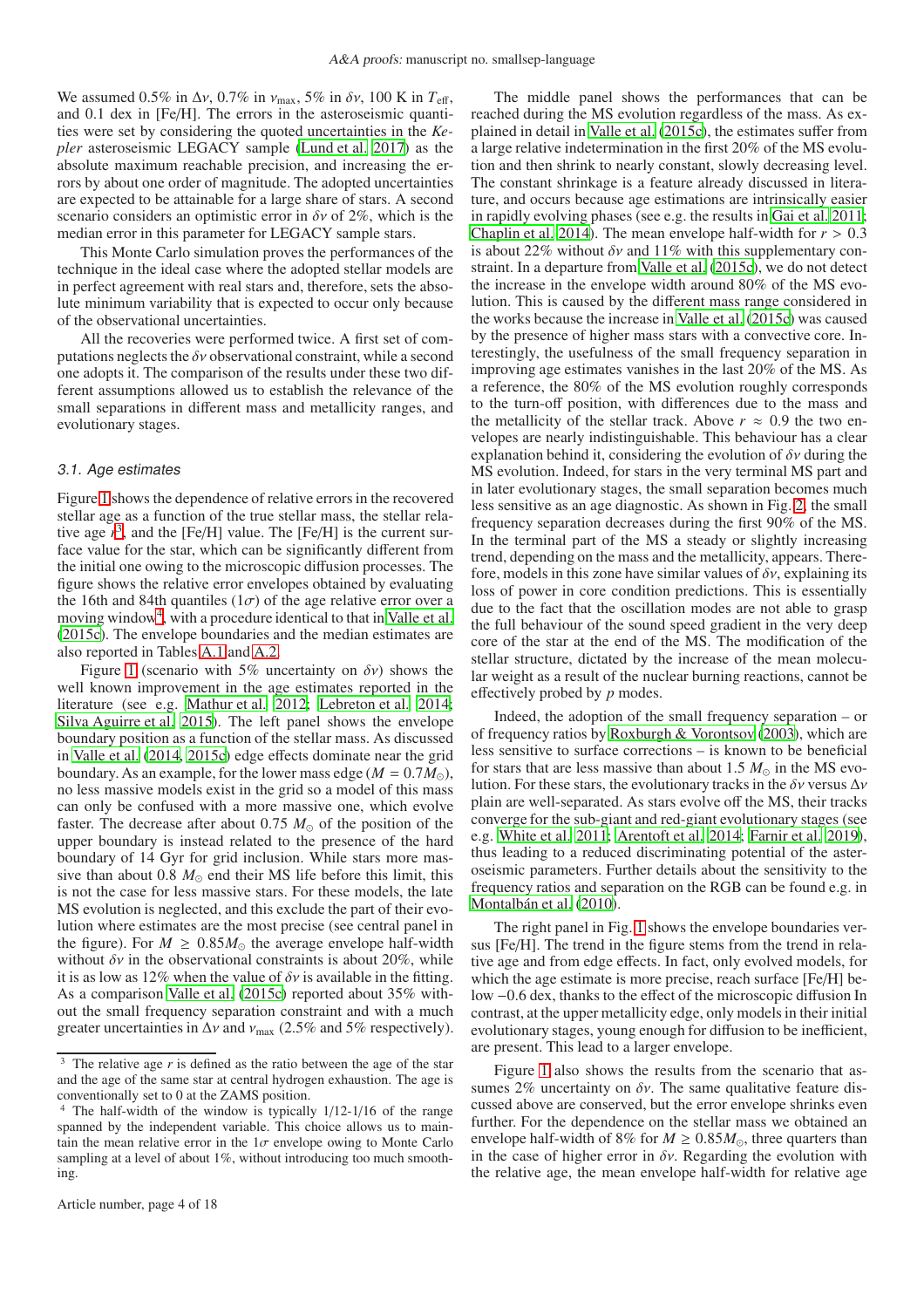

<span id="page-4-0"></span>Fig. 1. Age-estimate relative errors as a function of the true mass (left panel), relative age (central panel), and metallicity [Fe/H] (right panel) of the stars without δν observational constraint (blue solid line), or adopting δν with observational errors of 5% and 2% (purple dashed line and green dot-dashed line respectively). The lines show the  $1\sigma$  error envelope. A positive relative error indicates that the reconstructed age of the star is overestimated with respect to the true one.



<span id="page-4-1"></span>Fig. 2. Computed values of the small frequency separations as a function of the relative age of the stars. Curves are labelled according to the considered masses ( $M = 0.90$  and 1.0  $M_{\odot}$ ) and the metallicity *Z* of the stars.

above 0.3 is 6%, about one half than the value reported for the more uncertain scenario.

Figure [3](#page-5-1) summarises the aforementioned behaviours and shows the ratio of the age error envelope width between fits obtained with and without using  $\delta v$  as observational constraint as a function of the stellar relative age. The left panel of the figure refers to the scenario that adopts a 5% error in the small frequency separation, while the right one adopts a 2% error. In the first case, the ratio of the errors is about 60% at ZAMS and decreases to a minimum of about 40% at the middle of the MS evolution. These results agree with the claimed reduction of the error in age by about a factor of two when frequency data are available (e.g. [Mathur et al. 2012;](#page-11-5) [Lebreton et al. 2014](#page-11-19); [Silva Aguirre et al. 2015\)](#page-12-7). However, this is only true until about 80% of the MS evolution because in later stages the error ratio increases again reaching about 80% in the MS terminal part. In the 2% error scenario the error ratio is about 40% at ZAMS and decreases to about 20% in the middle of the MS, a reduction greater than has generally been claimed in the literature. However, even for this scenario, the error ratio climbs again at about 80% at the end of the MS, so that the average error reduction in the whole MS is about 35%.

Overall, the median error in the whole MS for age estimates, marginalised over mass, metallicity and evolutionary phases, are about 15% and 10% for observational errors in  $\delta v$  of 5% and 2%, respectively. In the light of these simulations it appears that the most favourable observational targets are stars in the middle of the MS evolution, where the availability of precise and accurate frequency measurements can potentially make the greatest difference.

#### 3.2. Mass and radius estimates

The contribution of the small separation to the age estimates is clearly shown in Sect. [3.1](#page-3-2) and its general relevance to the question has already been discussed in the literature (see e.g. [Lebreton & Montalbán 2009;](#page-11-50) [Silva Aguirre et al. 2015;](#page-12-7) [Bellinger et al. 2016](#page-11-14)). However, the improvement that arises from its availability in the observational constraints is not confined to age. Indeed, it is either mass and radius estimates that can benefit from it.

Thanks to the information carried by  $\delta y$  on the deep layers of the star, the fit has an improved sensitivity to the stellar mass. This effect is shown in the top row of Fig. [4](#page-6-0) that shows the  $1\sigma$  error envelope of the recovered mass as a function of the real mass and the stellar relative age. The figure shows the envelope computed without the  $\delta v$  observational constraint as well as those that include it with two different error assumptions (namely, 5% and 2%). Besides the features dictated by edge effects that have already been extensively discussed in [Valle et al.](#page-12-11) [\(2014\)](#page-12-11), a clear improvement in the mass estimates is apparent when  $\delta v$  is available. As has been noted with regard to age estimates, the contribution of  $\delta v$  tends to vanish in the last 15% of the evolution (right panel in the figure). As a difference from age estimates, no clear improvement is found adopting a 2% error in  $\delta v$  other than in the first 20% of the MS evolution. The bottom row in Fig. [4](#page-6-0) shows that the same behaviour occurs for radius estimates. The position of the  $1\sigma$  envelope boundaries and of the median of the estimates are reported in Tables [A.1](#page-14-0) and [A.2.](#page-15-0)

Figure [3](#page-5-1) shows that the improvement provided by the availability of  $\delta v$  in the fit for mass estimates is nearly identical to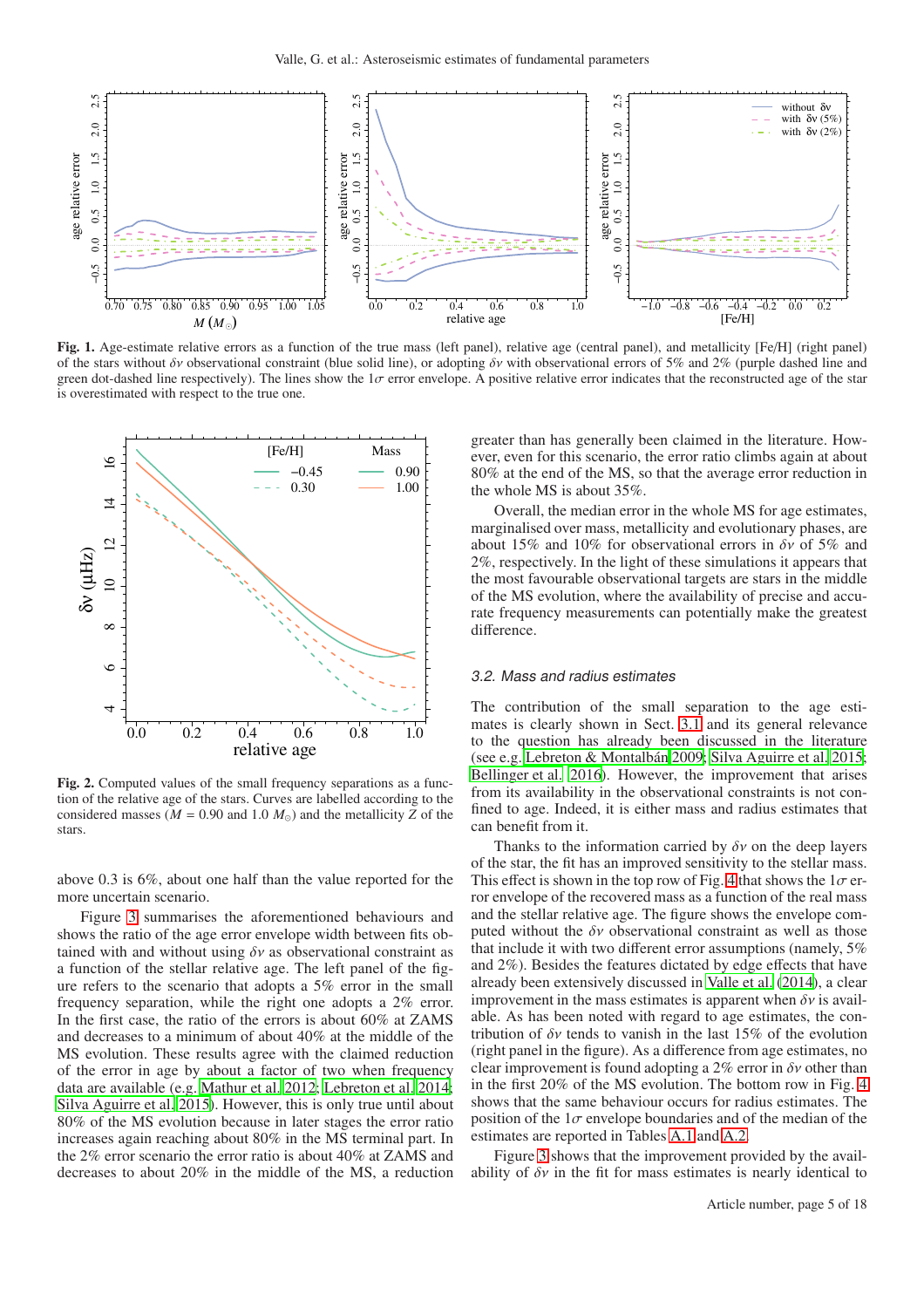

<span id="page-5-1"></span>Fig. 3. *Left*: ratio of the age, mass, and radius error envelope widths between fits obtained with and without  $\delta y$  as observational constraint, as a function of the stellar relative age. The observational error in δν is 5%. *Right*: same as in the left panel, but for a 2% observational error.

that on the age assuming an observational uncertainty of 5%. An error ratio varying between 60% and 40% was found in the first 70% of the MS evolution, and similar values resulted when assuming an observational uncertainty of 2%, with the only difference of a slightly decrease of about 10% in the first 20% of the MS evolution. The error ratio for radius estimates is somewhat higher, being always over 60% adopting an observational error of 5%, and over 50% with an observational error of 2%.

The overall error in masses and radii on the whole MS are about 2.2% and 1.6% (mass) and 1.0% and 0.8% (radius) for observational uncertainties in  $\delta v$  of 5% and 2%, respectively.

## <span id="page-5-0"></span>**4. Systematic effects**

Section [3](#page-2-4) deals only with random perturbation of observational constraints, which are otherwise supposed to perfectly match the recovery grid. This assumption is clearly overoptimistic when the recovery is applied to real world stars. In this case, systematic discrepancies are expected to occur. It is therefore interesting to explore some systematics that can occur when synthetic objects are sampled from a grid different than the one adopted for the recovery.

Several uncertainty sources can affect the MS evolution of low-mass stars, that is, chemical composition, efficiency of the microscopic diffusion, radiative opacities, nuclear cross section, equation-of-state, mixing scheme, etc. (see e.g. [Valle et al. 2013](#page-12-28); [Stancli](#page-12-29)ffe et al. [2015\)](#page-12-29). While it is out of the scope of the present paper to perform a comprehensive analysis of all of these properties, we present in this section a detailed discussion of two of them. This exercise is particularly useful highlighting that the presence of several hidden biases should be carefully considered because the errors from the fitting procedure can't take them in account. As a consequence, the uncertainties in mass, radius and age derived for real stars are probably overly optimistic.

#### <span id="page-5-2"></span>4.1. Initial helium abundance

A first effect that we find is worth exploring is the effect of the choice of initial helium abundance. In fact, the helium-to-metal enrichment ratio ∆*Y*/∆*Z*, which is commonly adopted by stellar modellers to select the initial helium abundance, is quite uncertain [\(Pagel & Portinari 1998;](#page-11-51) [Jimenez et al. 2003;](#page-11-52) [Gennaro et](#page-11-29) al. [2010\)](#page-11-29). To quantify the impact of this uncertainty, we built two synthetic datasets, each of  $N = 50000$  artificial stars, by sampling the objects from two non-standard grids with ∆*Y*/∆*Z* = 1.0 and 3.0. The characteristics of the objects was then estimated using the standard grid with  $\Delta Y/\Delta Z = 2.0$  for the recovery. [Valle et al. \(2015c\)](#page-12-2), in exploring a different mass range and adopted different assumptions on the errors in the asteroseismic quantities, already showed that the variability in the initial helium abundance is negligible for age estimates in the presence of asteroseismic constraints. This occurred owing to compensation effects that are extensively discussed in that paper. The change in the initial helium abundances strongly affect, at fixed evolutionary phase, either the age and the effective temperature of an artificial star. Thus, a helium-rich star lies in a zone of the standard grid populated by more massive models, leading to a mass overestimate in the recovery. However, helium-rich stars evolve faster than the corresponding standard scenario stars and it so happens that the age bias due to the mass overestimate compensates for the difference in age due to the change in the initial helium. The net effect is a very small age bias. We find a similar behaviour in the present analysis.

Figure [5](#page-7-0) and Tables [A.3](#page-16-0) and [A.4](#page-16-1) show the position of the age relative error envelope boundaries according to the value of ∆*Y*/∆*Z* adopted in the sampling. The top row shows that without the  $\delta v$  constraint, the age estimates present a marginal variability linked to the uncertainty in the initial helium abundance. The mean offset over the whole MS evolution between the estimates from the  $\Delta Y/\Delta Z = 3.0$  and those from  $\Delta Y/\Delta Z = 1.0$  is about 10%. This variability shrinks to an impressive 1.5% when the constraint on  $\delta v$  is added in the fit. Therefore, the availability of the small frequency separation in the fit makes age estimates particularly robust against the indetermination of the initial helium abundance.

It is interesting to note that the same is not true for mass and radius estimates. Tables [A.3](#page-16-0) and [A.4](#page-16-1) show that the fit with the  $\delta v$  constraint provides masses and radii which are more biased than the ones without this constraint. The difference in the me-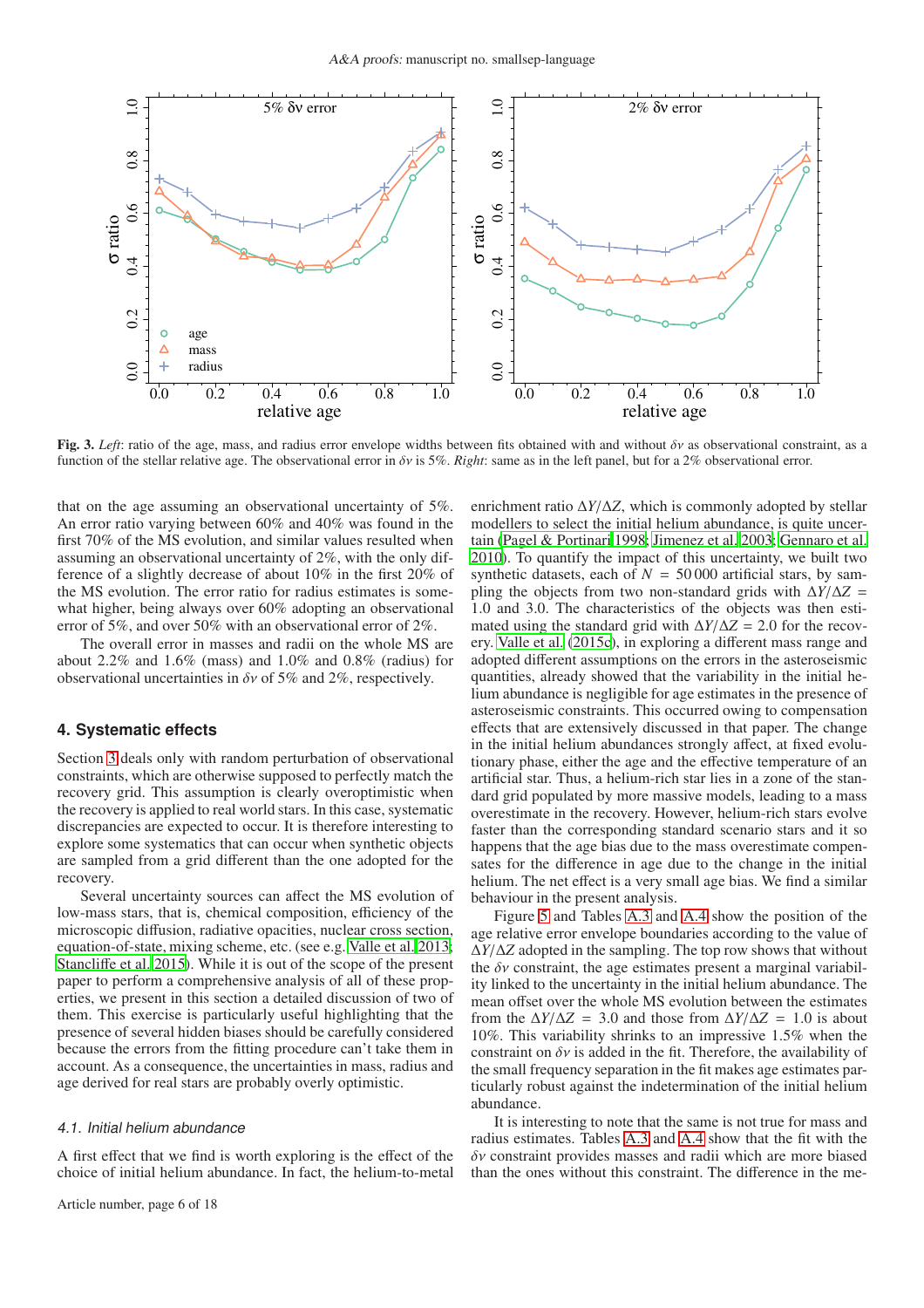

<span id="page-6-0"></span>Fig. 4. *Top row, left*: Mass relative errors as a function of the true mass of the stars, without  $\delta v$  in the observational constraints (blue solid line), or adopting δν with observational errors of 5% and 2% (purple dashed line and green dot-dashed line). The lines show the 1σ error envelope. *Right*: same as in the left panel, but as a function of the stellar relative age. *Bottom row*: same as in the top row, but for radius estimates.

dian recovered mass between the  $\Delta Y/\Delta Z = 1.0$  and 3.0 is about 1% without  $\delta v$ , and 2% with this supplementary constraint. For radius estimates, the differences are about 0.6% and 0.8% in the two considered scenarios. This behaviour stems from the change in the interior layers of the stars – both on the opacities and in the dimension of the core – caused by a different assumption on the initial helium abundance. As explained in [Valle et al.](#page-12-11) [\(2014\)](#page-12-11), the change in the ∆*Y*/∆*Z* parameter alters the position of a model on the reconstruction grid, thus leading to biased estimates of both mass and radius. It happens that the further availability of the constraint in  $\delta v$  worsen the situation because the algorithm, besides matching the effective temperature and the stellar density, also has to find a structure that provides an adequate small frequency separation. As a consequence, the fit preference is to further bias the mass and radius estimates. Indeed, this behaviour has a simple explanation, and is not linked to the grid of stellar models or the fitting algorithm adopted. The fit was performed on a grid that does not match the one adopted for synthetic-objects generation. In particular, the age-mass relation is different in these grids. Thus, a better convergence of the fitted solution towards the 'true' value of one of the two of these parameter forces a greater bias in the other.

The results presented in this section assume the validity of the generally adopted enrichment law that links *Z* and *Y* values, with the only freedom of the coefficient residing in the linear relation. Different biases can occur if the metallicity and the initial helium abundance are treated as independent. A full answer to this problem would thus require the computation of stellar models over a dense full grid with varying *Z* and *Y*. This huge computational effort is, however, outside the aim of this paper. Moreover, most of the databases of stellar tracks that are freely available to the community assume such a dependence between *Z* and *Y*; therefore, the investigation performed here is particularly relevant because it directly addresses the bias expected in this configuration.

### 4.2. Element diffusion

Another source of systematic bias come from the efficiency of the microscopic diffusion. As in [Valle et al. \(2015c\)](#page-12-2), we quantified a maximum possible bias arising from this factor by adopting an approach slightly different from that adopted in the previous sections. In this case, we sampled  $N = 50,000$  objects from the standard grid of models, which takes the element diffusion into account, and adopted a grid which neglect element diffusion for the recovery.

The results, presented in Fig. [6](#page-8-0) and Table [A.5,](#page-17-0) confirm the findings of [Valle et al. \(2015c\)](#page-12-2). Without the supplementary constraint provided by  $\delta v$ , the age estimates suffer from a bias of about 20% in the first part of the MS evolution, which is reduced to about 5% in the terminal part. The availability of the small frequency separation in the fit strongly reduces these biases, reaching – for the major part of the MS evolution – levels below 5% and 2% for observational errors of 5% and 2%, re-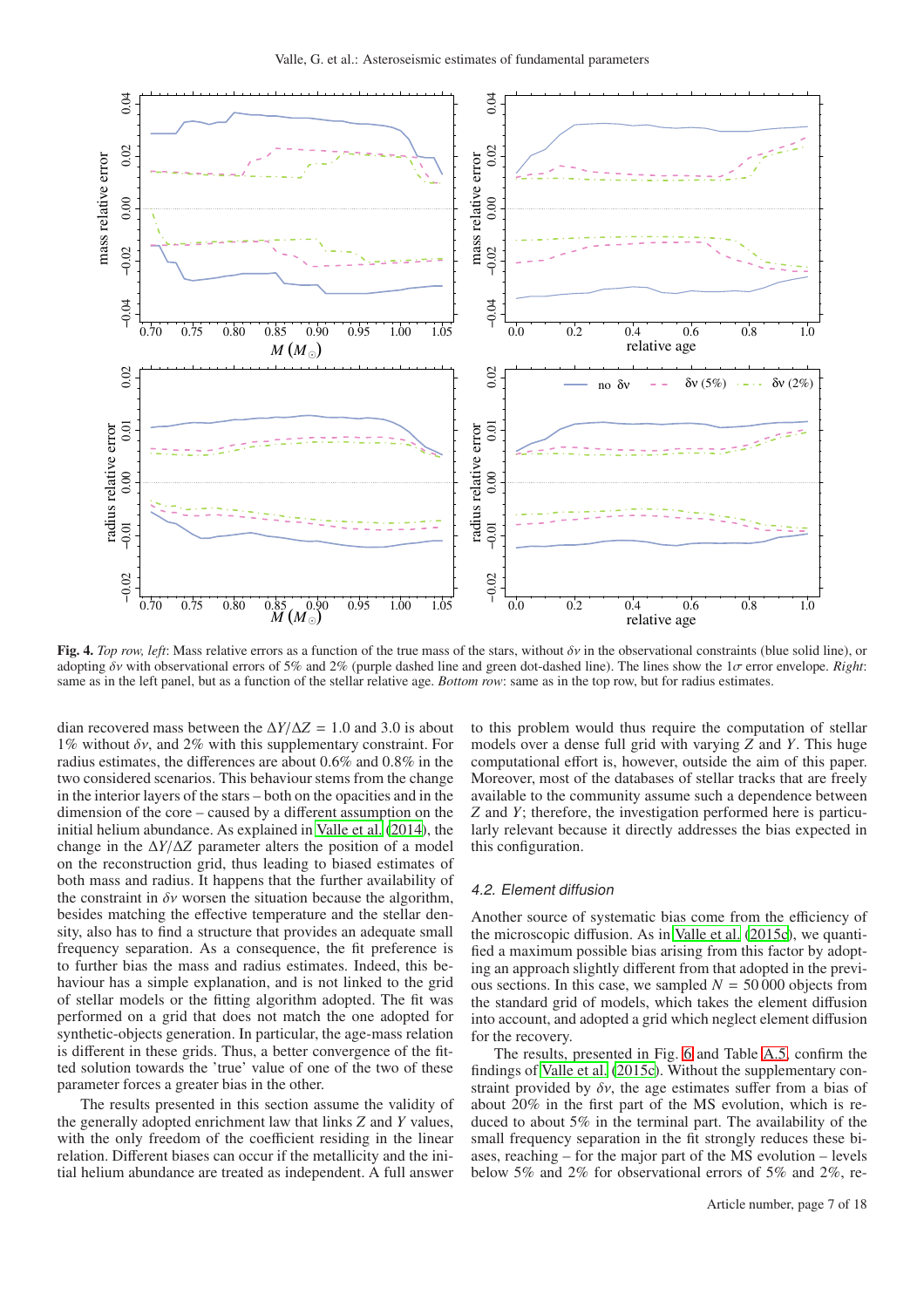

<span id="page-7-0"></span>Fig. 5. *Top row, left*: age-relative error adopting δν as observational constraints (with observational error of 5%) versus the true stellar mass. Data were sampled from grid at different ∆*Y*/∆*Z* = 1.0, 2.0, and 3.0 and reconstructed over the grid with ∆*Y*/∆*Z* = 2.0. *Right*: same as in the left panel but as a function of the stellar relative age. *Bottom row*: as in the top row, but using the constraint on  $\delta v$  with an observational error of 2%.

spectively. For relative age above about 80%, the relevance of the small frequency separation vanishes, as has been found in findings of the previous sections.

The estimates of mass and radius show a behaviour similar to that discussed in Sect. [4.1,](#page-5-2) with a greater distortion in the presence of the  $\delta v$  constraint. However, these biases are so minute – reaching levels of 1% level or below – that they are considered to have no practical relevance.

As a comparison, we consider the estimation by [Nsamba et al. \(2018](#page-11-24)) of the effect of neglecting the microscopic diffusion on a sample of 34 stars, which obtained median biases of 0.8%, 2.1%, and 16% in radius, mass, and age, respectively. That research adopted individual frequency in a Bayesian framework and allowed for a supplementary degree of freedom in the value of the mixing-length parameter within the fit. While a direct comparison of the quoted errors is not accurate due to

Article number, page 8 of 18

the many differences in the studies, it is interesting to note that the median bias reported in Tab. [A.5](#page-17-0) for age estimates in the presence of the  $\delta y$  constraint are significantly lower than that reported by [Nsamba et al. \(2018\)](#page-11-24). Indeed, the two quantities do not actually estimate the same effect. While Tab. [A.5](#page-17-0) presents the theoretical estimates of the diffusion effect in a controlled environment, all the other input being the same between grid and mock data, this is not the case when analysing real data. In the latter case, several uncontrolled discrepancies would exist and their hidden biases would propagate into the final estimates.

## **5. Comparison with other pipelines**

The results presented in the previous sections shed some light on the minimum biases that may arise due to the random observational uncertainties or some systematic effects. However, the sys-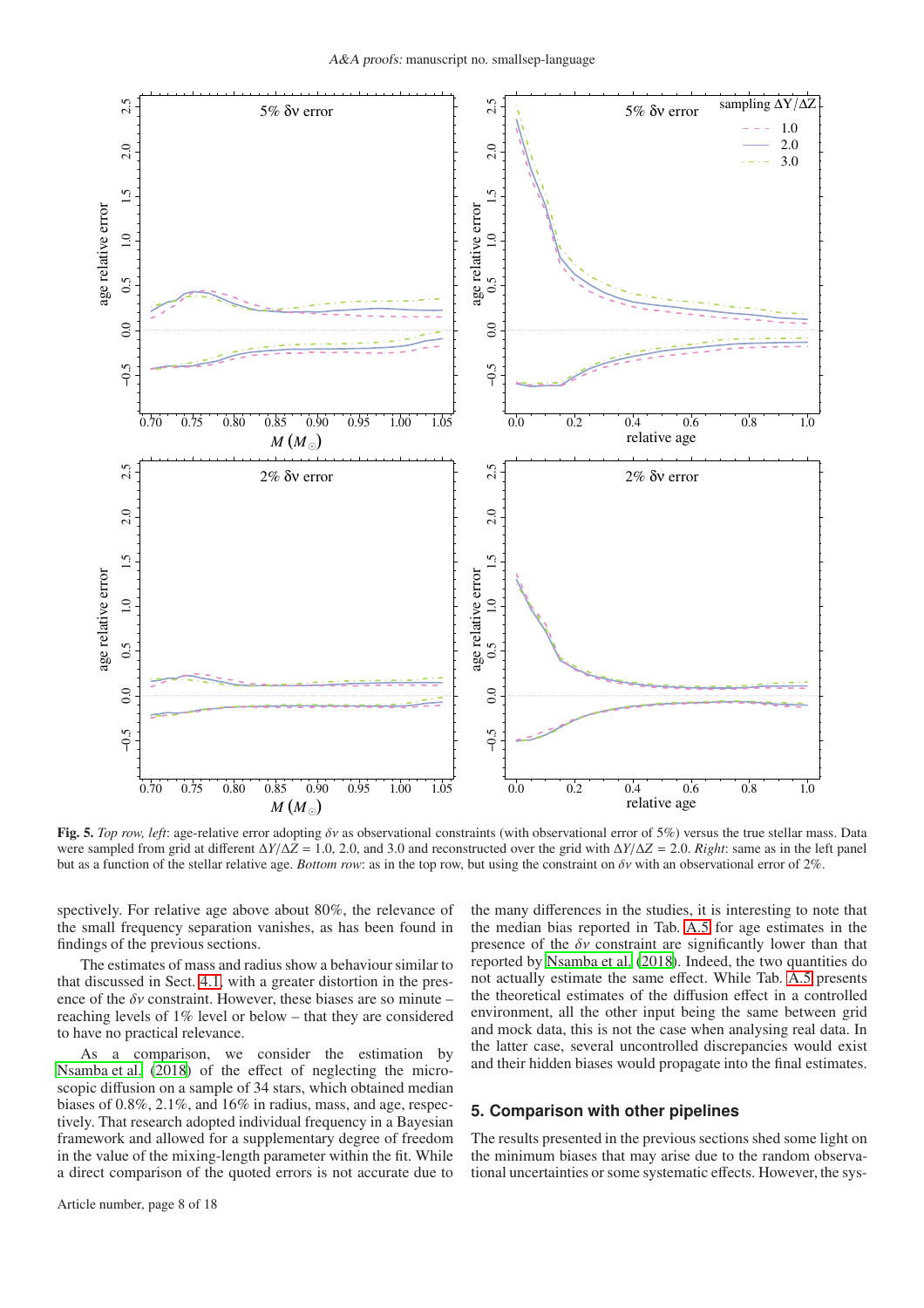

<span id="page-8-0"></span>Fig. 6. Age-relative error with or without microscopic diffusion, with different assumptions on observational errors in  $\delta v$ . The blue lines corresponds to the standard recovery and serve as a reference. The other lines show the envelope boundaries when data are sampled from the standard grid and reconstructed on a grid that neglect microscopic diffusion. The magenta solid line corresponds to a recovery without  $\delta v$ ; the magenta dashed line corresponds to results obtained with an observational error of 5% in  $\delta v$ ; the green dot-dashed line comes from a scenario with an error of 2% on  $\delta v$ .

tematic effects considered are only a few of the possible choices made by a modeller when constructing a recovery grid. It is well recognised in the literature (e.g. [Gai et al. 2011](#page-11-25); [Mathur et](#page-11-5) al. [2012;](#page-11-5) [Chaplin et al. 2014](#page-11-3); [Silva Aguirre et al. 2017\)](#page-12-8) that the adoption of different grids and estimation procedures can produce estimates with relevant systematic variance.

It is, therefore, interesting to verify how the results discussed so far on the expected variability apply to a real world sample. For this exercise, we selected among the 66 stars in the *Kepler* asteroseismic LEGACY sample [\(Lund et al. 2017](#page-11-6)), those with expected mass below 1.02  $M_{\odot}$ , to avoid as possible edge effects in our estimates. The selection was performed estimating the stellar mass from scaling relations [\(Ulrich 1986](#page-12-30); [Kjeldsen & Bedding 1995](#page-11-39)):

$$
\frac{M}{M_{\odot}} = \left(\frac{\nu_{\text{max}}}{\nu_{\text{max},\odot}}\right)^3 \left(\frac{\Delta \nu}{\Delta \nu_{\odot}}\right)^{-4} \left(\frac{T_{\text{eff}}}{T_{\text{eff},\odot}}\right)^{3/2},\tag{7}
$$

adopting the [\(Huber et al. 2011\)](#page-11-53) reference solar values  $\Delta v_{\odot}$  = 135.1  $\mu$ Hz,  $v_{\text{max}.\odot} = 3090 \,\mu$ Hz. The properties of the 13 selected stars were then estimated adopting the observational constraints provided by [\(Lund et al. 2017\)](#page-11-6). To avoid possible issues caused by the grid coarseness, we artificially increased the errors in  $\Delta v$ and  $v_{\text{max}}$  to a minimum level of 0.1%. Age, mass, and radius were estimated either neglecting the  $\delta v$  constraint, and taking it into account. The error estimates were obtained by the procedure outlined at the end of Sect. [2.3.](#page-2-0)

The results of the fit are shown in Fig. [7.](#page-9-0) The figure also shows the estimates presented by [Silva Aguirre et al.](#page-12-8) [\(2017\)](#page-12-8) on the same stars, obtained by six different pipelines (AST, BASTA, C2kSMO, GOE, V&A, YMCM). The full description of these pipelines is presented in the quoted research. It is worth noting that there is some heterogeneity in the adopted observational constraints and the treatment of surface effects among them. None of these pipelines adopt the same observational constraints or fitting method as the pipeline presented here. Such discrepancies obviously allow for the possibility to quantitatively explore the relevance of systematic errors in the inferred parameters.

Based on Table [1](#page-10-0) and Fig. [7,](#page-9-0) it appears that the relevance of the small frequency separation in the fit is evident for few stars. The age, mass, and radius of KIC 9025370, 11772920, 7970740, 8760414 obtained from the SCEPtER pipeline without  $\delta v$  are very different from the parameters obtained by adding this observational constraint into the pipeline. Besides the estimates obtained by SCEPtER pipeline when neglecting  $\delta v$ , the other pipelines agree quite well, as has been discussed in [Silva Aguirre et al.](#page-12-8) [\(2017\)](#page-12-8). The analyses presented in that paper focused on the comparison between the pipelines by adopting the BASTA pipeline as reference. Here we supplement this analysis by evaluating, on the selected sub-sample, the ratio of the variability caused by the adoption of different pipelines over the average variability, owing to the observational error propagation, on the individual recovered parameters.

For this purpose we computed for each star the standard deviation  $\sigma_1$  among the estimated values from different pipelines for age, mass, and radius. We also computed the mean value  $\sigma_2$ of the errors reported by the different pipelines. To do this, we first computed the quadratic mean of the errors by the individual pipelines (to account for asymmetric errors) and then averaged the values for the different pipelines. Then we compute the ratio of the errors as:

$$
E = \frac{\sigma_1}{\sigma_2}.\tag{8}
$$

A value of *E* above 1.0 implies that the hidden systematic variability among pipelines is greater than the recovered error in the stellar characteristics. Figure [8](#page-10-1) shows that the systematic among pipelines has the lowest importance for age estimates, with a median  $E \approx 0.7$ . Indeed age estimates are affected by the largest errors, thus leading to the lowest intra-pipeline difference. The *E* values for mass and radius are about 1.1 and 0.9, respectively. Therefore, the detected hidden systematic is nearly as large as the random uncertainties derived by the single pipelines. Ultimately, a conservative, albeit realistic, approach is then to approximately double the error in the recovered stellar characteristics from a single pipeline.

By adding in quadrature  $\sigma_1$  and  $\sigma_2$  and dividing it by the mean value of the stellar characteristics provided by all the considered pipelines (neglecting the SCEPtER fit without  $\delta v$ ), we obtained a precision of about 4.4%, 1.7%, and 11% on the estimated masses, radii, and ages. These values are similar to those reported by [Reese et al. \(2016\)](#page-12-31) in an hare-and-hounds exercise on 10 MS stars, but adopting different assumptions about the observational uncertainties. The errors obtained in that paper were 3.9% (mass), 1.5% (radius), and 23% (age). The higher quality of data in the LEGACY sample and the different seismic techniques adopted in the researches could explain the difference in the age errors.

## **6. Conclusions**

We analysed the effect of the availability of the small frequency separation in determining stellar ages, mass, and radius. We performed a theoretical investigation aimed to quantify the impact of the small frequency separation on the statistical errors and systematic biases affecting stellar age, mass, and radius estimates in a highly controlled framework. We performed our investigations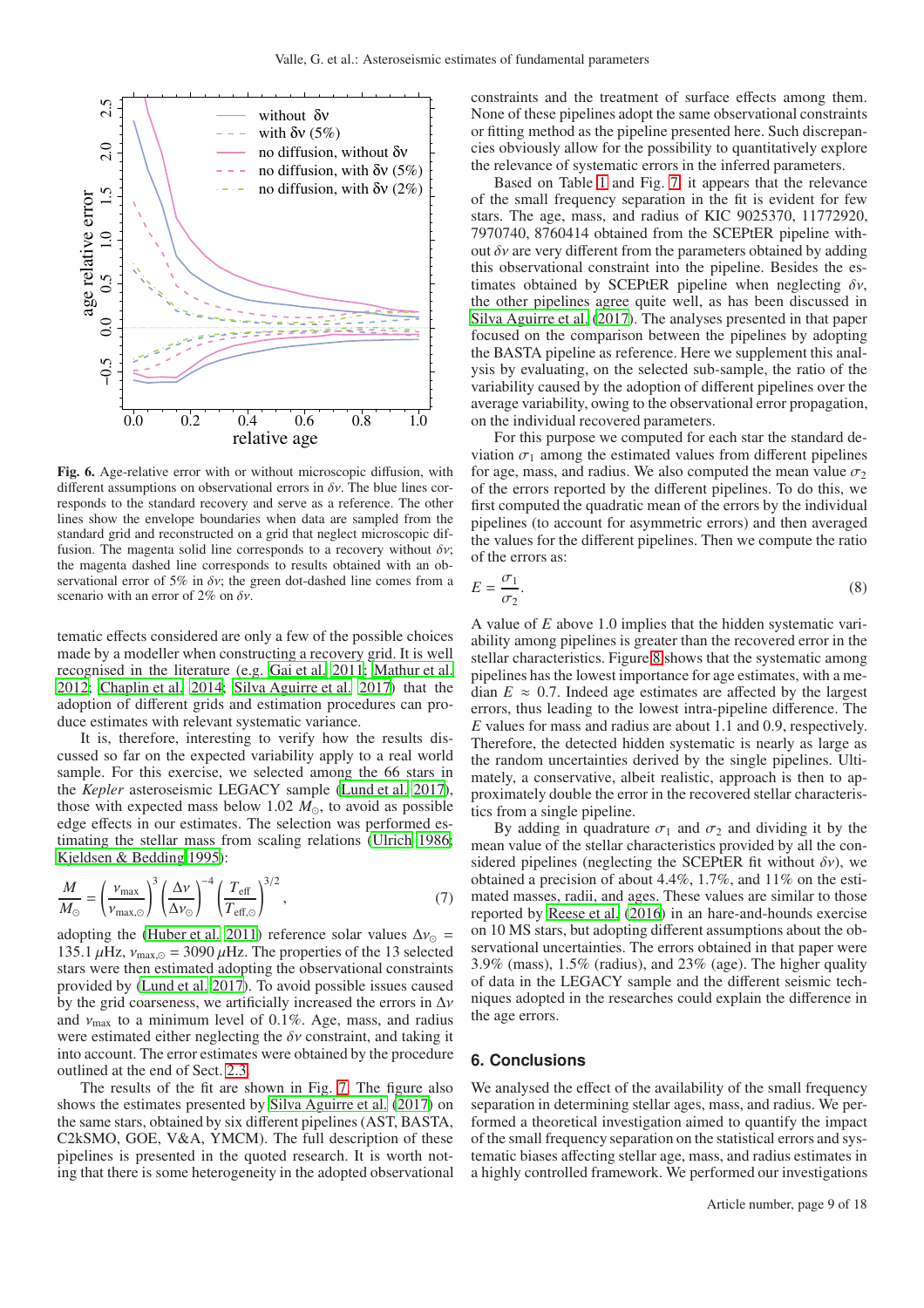

<span id="page-9-0"></span>Fig. 7. Age, mass, and radius recovered by different pipelines for the thirteen stars selected from the *Kepler* asteroseismic LEGACY sample (see text).

on mock datasets of stars sampled from grids of pre-computed stellar models. The approach allows us to establish the minimum possible errors, both statistical and systematic, that affect asteroseismic estimates. We performed the analysis considering stellar models in MS, with masses below 1.05  $M_{\odot}$ , allowing us to neglect the uncertainty in the convective core overshooting extension, since these stars burn hydrogen in a radiative core.

The study addresses the relevance of the small frequency separation by evaluating the precision and the accuracy of stellar parameters obtained under different assumptions on its observational precision. In particular we discussed the reconstruction of stellar parameters relying on classical  $(T_{\text{eff}}$  and  $[Fe/H])$ and global asteroseismic ( $\Delta v$ ,  $v_{\text{max}}$ ,  $\delta v$ ) observables of MS field stars. Although several investigations in the literature have addressed similar questions, they are based on a sample of observed stars (see e.g. [Bellinger et al. 2016;](#page-11-14) [Angelou et al. 2017](#page-11-23); [Silva Aguirre et al. 2017](#page-12-8); [Aerts et al. 2018\)](#page-11-15) or they are restricted to specific small samples (e.g. [Reese et al. 2016\)](#page-12-31).

In our study, the parameters of the mock stars were obtained by the SCEPtER pipeline, a well-tested maximum-likelihood procedure adopted in the past for several investigation on field stars [\(Valle et al. 2014,](#page-12-11) [2015c](#page-12-2)[,b,](#page-12-3) [2019](#page-12-26)). The analyses were conducted in different configurations. A preliminary investigation was performed sampling the mock data from the same grid adopted for the estimation process. The artificial stars were then subject to random perturbation in the adopted observational range to simulate observational errors. This ideal scenario allowed us to establish the lowest minimum error in the reconstructed stellar age, mass, and radius. A reference fit was computed, neglecting the presence of  $\delta v$ , which then served as a comparison scenario. Two other fits of the same mock stars were obtained assuming observational errors in  $\delta v$  of 5% and 2% (reachable only for the best targets).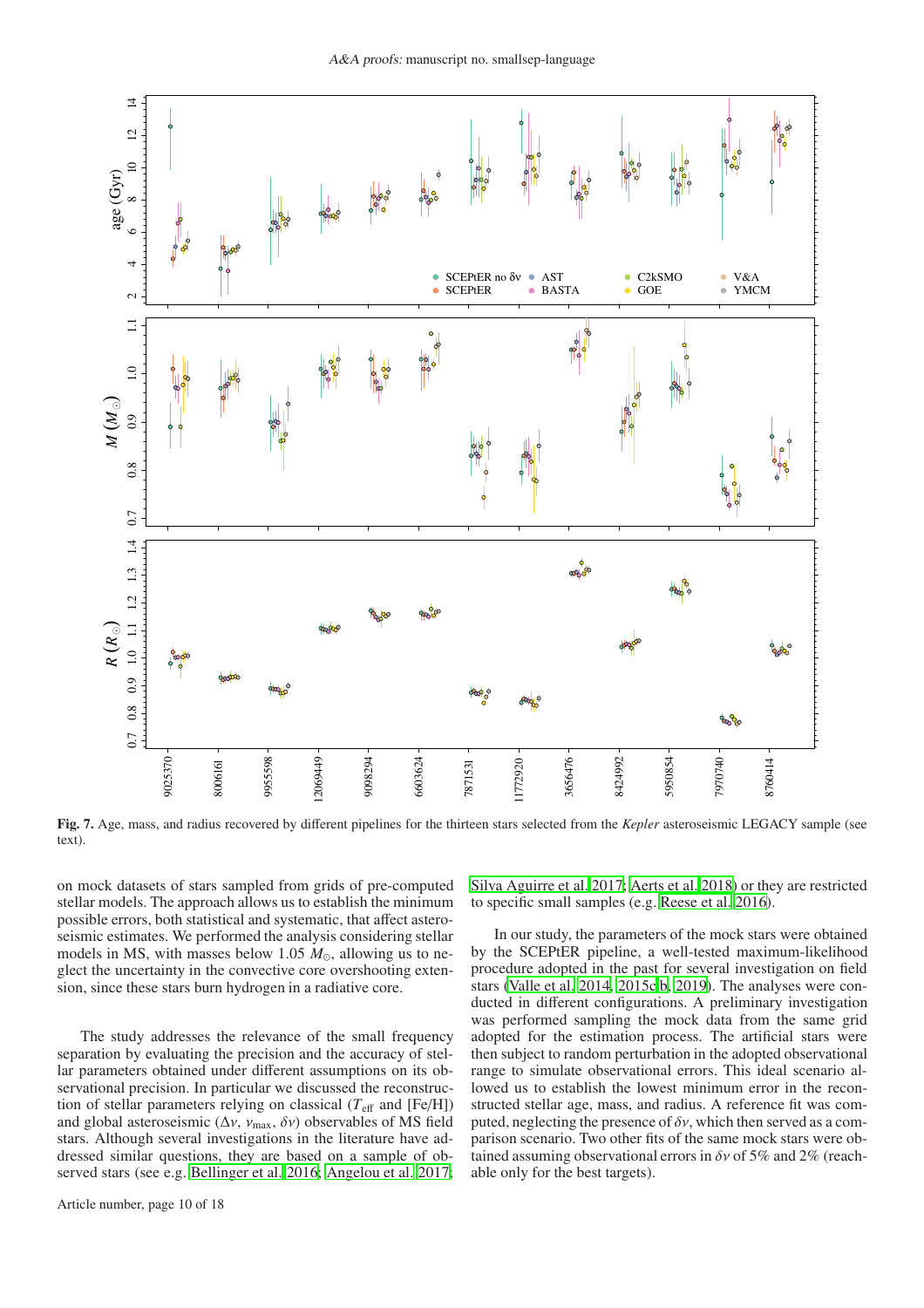<span id="page-10-0"></span>Table 1. Estimated age, mass, and radius of the thirteen stars selected from the LEGACY sample from SCEPtER pipeline.

| KIC      | Age $(Gyr)$            | $\overline{\text{Mass}} (M_{\odot})$ | Radius $(R_{\odot})$   |
|----------|------------------------|--------------------------------------|------------------------|
| 9025370  | $4.34_{-0.54}^{+0.54}$ | $1.01 \pm 0.03$                      | $1.02 \pm 0.02$        |
| 8006161  | $5.05^{+}$             | $0.95 \pm 0.03$                      | $0.92^{+0.01}_{-0.02}$ |
| 9955598  | $6.60^{+}$             | $0.89^{+0.03}_{-0.02}$               | $0.89 \pm 0.01$        |
| 12069449 | $7.18^{+0.5}$          | $1.00 \pm 0.03$                      | $1.10 \pm 0.02$        |
| 9098294  | $8.22^{+}$             | $1.00 \pm 0.04$                      | $1.16 \pm 0.02$        |
| 6603624  | $8.57+$                | $1.01_{-0.04}^{+0.03}$               | $1.16^{+0.01}_{-0.02}$ |
| 7871531  | $8.78^{+0}$            | $0.85 \pm 0.02$                      | $0.88 \pm 0.01$        |
| 11772920 | $9.01^{-1}$            | $0.83^{+0.03}_{-0.01}$               | $0.85 \pm 0.01$        |
| 3656476  | $9.71^{+0}$            | $1.05_{-0.02}$                       | $1.31 \pm 0.01$        |
| 8424992  | $9.78^{+0}$            | $0.90 \pm 0.03$                      | $1.05 \pm 0.02$        |
| 5950854  | 9.86                   | $0.98 \pm 0.03$                      | $1.25 \pm 0.02$        |
| 7970740  | $11.38^{+}$            | $0.76 \pm 0.01$                      | $0.77 \pm 0.01$        |
| 8760414  | 12.42                  | $0.82^{+0.03}$                       | $1.03_{-0.02}^{+0.02}$ |



<span id="page-10-1"></span>Fig. 8. Boxplot of the statistic *E* comparing the among-pipelines variability with the errors reported by the individual pipelines.

These investigations highlight the reported improvement in the age estimates (see e.g. [Mathur et al. 2012](#page-11-5); [Lebreton et al.](#page-11-19) [2014;](#page-11-19) [Silva Aguirre et al. 2015](#page-12-7)) in the presence of the  $\delta v$  constraint. As has already been extensively discussed (see e.g. [Valle et al. 2015c](#page-12-2)), the statistical error affecting age estimates is strongly dependent on the stellar evolutionary phase. The error is at its maximum at ZAMS and it stabilises at about 22% (without δν), 11% (δν known at 5% level), and 6% (δν known at 2% level) when stars reach 30% of their evolutionary MS lifetime. This last reduction at about one quarter of what is attainable without  $\delta v$  in the observational pool is larger than the values – about one half – that are commonly reported in the literature. Due to the fact that the present research was performed in a controlled framework, we were able to detect the very best performances achievable.

Interestingly, this theoretical approach allowed us to put forth evidence that the usefulness of the small frequency separation in improving age estimates vanishes in the last 20% of the MS, roughly corresponding to the turn-off position. Above the 90% of the MS evolution, the estimates in the three discussed configurations are indistinguishable. This behaviour is comprehensible considering the evolution of  $\delta v$  in the last stages of the

MS evolution. In this evolutionary phase the small frequency separation, which decreased during the first part of the MS evolution shows a steady or slightly increasing trend – depending on the stellar mass and the metallicity. Therefore, models in the last part of the MS have similar values of  $\delta v$ , with a corresponding loss of power of this constraint in age predictions.

The improvement that arises from  $\delta y$  availability in the observational constraints is not confined to age. The availability of  $\delta v$  in the fit for mass estimates provided an effect nearly identical to that on the age, assuming an observational uncertainty of 5%. This uncertainty allows a reduction of the errors in mass estimates of about 40% of that obtained without  $\delta v$ . However, in the last 15% of the MS evolution the impact of the small separation vanishes. A difference with respect to age estimates was that no benefit was detected for mass when adopting an observational error of 2% in  $\delta v$ . The error ratio for radius estimates was a little larger, being always over 60% adopting an observational error of 5%, and over 50% with an observational error of 2%.

As a major departure from the scenarios discussed here, the adoption of grid based estimates of stellar parameters for real stars is plagued by the presence of unavoidable hidden discrepancies between real world stars and synthetic models. It is therefore relevant to understand as much as possible what biases are expectable when working outside of a controlled framework. To this aim, we investigated a couple of different scenarios. In particular, we evaluated the biases arising from the uncertainties in initial helium content (modelled by assuming different values of the helium-to-metal enrichment ratio ∆*Y*/∆*Z*), and in the microscopic diffusion. These investigations were performed by building several mock catalogues sampled from grids with different assumptions in the initial helium abundances and in the efficiency of the microscopic diffusion, then adopting for the recovery the standard grid.

The estimated age variability atrributed to differences in the initial helium abundance is found to be negligible in the presence of asteroseismic constraints. This occurred owing to compensation effects extensively discussed in [Valle et al.](#page-12-2) [\(2015c](#page-12-2)). In further detail, we found that in the presence of  $\delta v$ , the mean difference over the whole MS evolution between the estimates from the  $\Delta Y/\Delta Z = 3.0$  and those from  $\Delta Y/\Delta Z = 1.0$  shrinks to an impressive 1.5% (about one seventh of that achievable without  $\delta v$ ). Therefore, the availability of the small frequency separation in the fit makes age estimates particularly robust against the indetermination of the initial helium abundance. It is interesting to note that adopting  $\delta v$  in the observational pool leads to inferior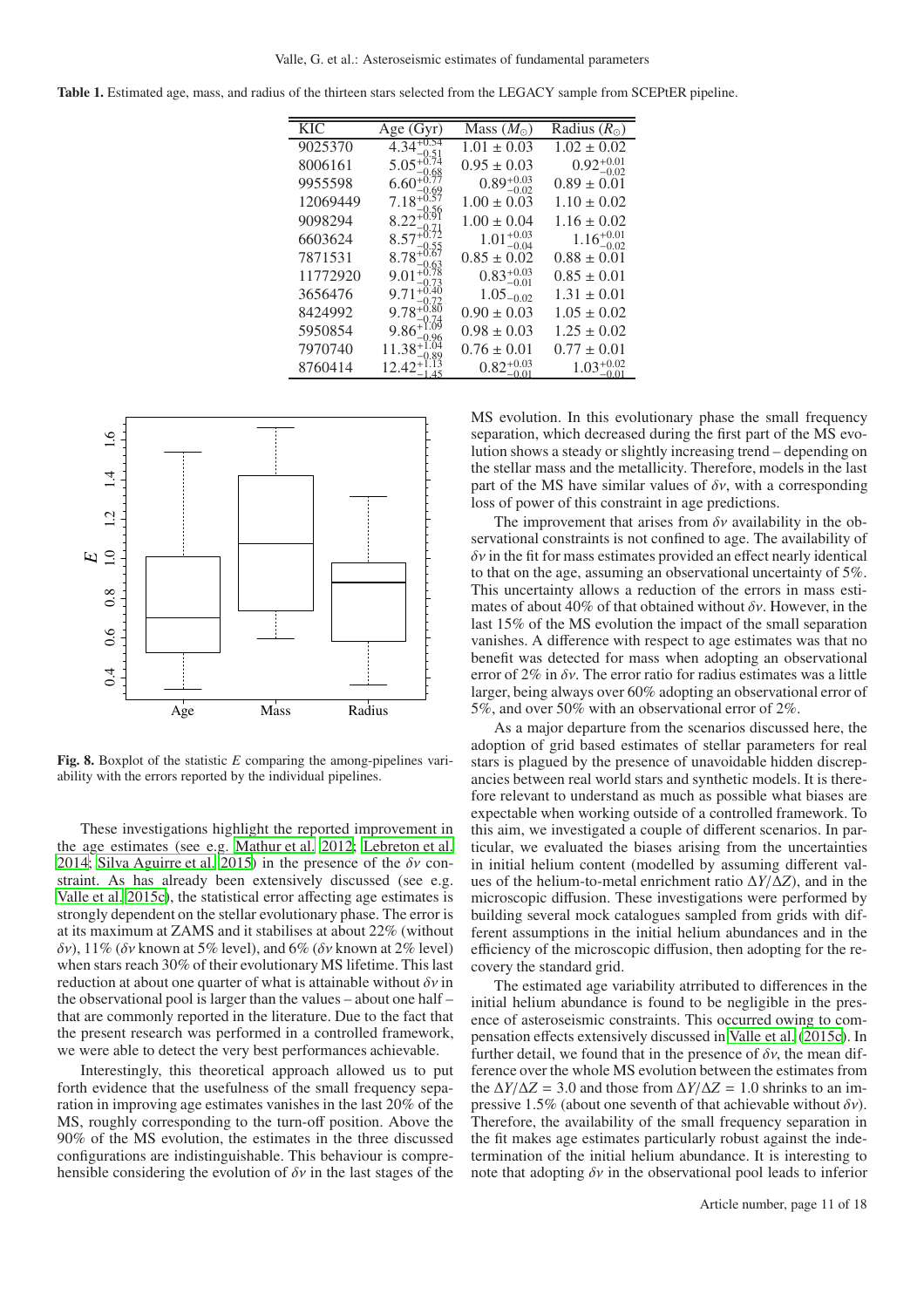mass and radius estimates. The difference in the median recovered mass between the  $\Delta Y/\Delta Z = 1.0$  and 3.0 is about 1% without  $\delta v$ , and 2% with this supplementary constraint. For radius estimates, the differences are about 0.6% and 0.8% in the two scenarios considered. Indeed, the presence of  $\delta y$  in the observational pool forces the estimates to match not only the stellar density but also a stellar structure which provides the correct small frequency separation. As a consequence, the fit preference is to further bias the mass and radius estimates.

With regard to the efficiency of the microscopic diffusion, we investigate the difference in stellar parameters estimates obtained when adopting a grid that totally neglects the process for the recovery. Without the supplementary constraint provided by  $\delta v$ , the age estimates suffer from a bias of about 20% in the first part of the MS evolution, which is reduced to about 5% in the terminal part. The availability of the small frequency separation reduces these biases at levels below 5% and 2% for observational errors of 5% and 2%, respectively. Also, in this case, the usefulness of the small frequency separation vanishes in the last 20% of the MS evolution. The estimates of mass and radius demonstrate a behaviour that is similar to that which has been discussed for the initial helium abundance, showing a greater distortion in the presence of the  $\delta v$  constraint. However, these biases are at the level of 1% or below.

Given the presence of several assumptions in the link between the seismic indicators and the stellar structure and its evolution (e.g. the link between the small frequency separation and the sound speed gradient; the degeneration in the stellar structure among temperature, chemical composition and sound speed) and that of other unexplored sources of hidden biases (due to the possible difference in the input physics in the stellar model computations) at present a bias as low as 1% is probably the very minimum that can be assumed based on the derived stellar parameters.

The two systematics considered so far cover only a few of the possible choices made by a modeller when constructing a recovery grid. Indeed, it is well-known (e.g. [Gai et al. 2011](#page-11-25); [Mathur et al. 2012;](#page-11-5) [Chaplin et al. 2014;](#page-11-3) [Silva Aguirre et al.](#page-12-8) [2017\)](#page-12-8) that the adoption of different grids and estimation procedures can produce estimates with relevant systematic variance. To quantitatively explore how hidden systematics impact on stellar parameter estimates by grid techniques, we applied the SCEPtER pipeline to 13 stars selected from the *Kepler* asteroseismic LEGACY sample [\(Lund et al. 2017\)](#page-11-6) with expected masses below 1.02  $M_{\odot}$ . A comparison of the results obtained here and in [Silva Aguirre et al.](#page-12-8) [\(2017\)](#page-12-8) (with six different pipelines) showed a fair agreement of the results, even if the pipelines differ among each other in the adopted observational constraints and in the treatment of surface effects. A comparison of the among-pipelines variability with what has been reported individually by each pipeline showed that a conservative but realistic approach is to approximately double the error in the recovered stellar characteristics from a single pipelines. This conclusion is possibly overoptimistic because the compared pipelines rely on similar, and in many cases identical, assumptions about the input physics. Larger discrepancies are expected whenever this constraint is relaxed. Overall, thanks to the exquisite quality of the LEGACY sample data, we obtained a multi pipeline precision of about 4.4%, 1.7%, and 11% on the estimated masses, radii, and ages.

*Acknowledgements.* We thank our anonymous referee for the useful comments and suggestions, that largely improved the paper. This work has been supported by PRA Università di Pisa 2018-2019 (*Le stelle come laboratori cosmici di* *Fisica fondamentale*, PI: S. Degl'Innocenti) and by INFN (*Iniziativa specifica TAsP*).

#### **References**

- <span id="page-11-4"></span>Aerts, C., Christensen-Dalsgaard, J., & Kurtz, D. W. 2010, Asteroseismology
- <span id="page-11-15"></span>Aerts, C., Molenberghs, G., Michielsen, M., et al. 2018, ApJS, 237, 15
- <span id="page-11-23"></span>Angelou, G. C., Bellinger, E. P., Hekker, S., & Basu, S. 2017, ApJ, 839, 116
- <span id="page-11-30"></span>Angulo, C., Arnould, M., Rayet, M., et al. 1999, Nuclear Physics A, 656, 3 Arentoft, T., Tingley, B., Christensen-Dalsgaard, J., et al. 2014, MNRAS, 437,
- <span id="page-11-48"></span>1318
- <span id="page-11-28"></span>Asplund, M., Grevesse, N., Sauval, A. J., & Scott, P. 2009, ARA&A, 47, 481
- <span id="page-11-0"></span>Basu, S., Chaplin, W. J., & Elsworth, Y. 2010, ApJ, 710, 1596
- <span id="page-11-26"></span>Basu, S., Verner, G. A., Chaplin, W. J., & Elsworth, Y. 2012, ApJ, 746, 76
- <span id="page-11-14"></span>Bellinger, E. P., Angelou, G. C., Hekker, S., et al. 2016, ApJ, 830, 31
- <span id="page-11-45"></span>Böhm-Vitense, E. 1958, ZAp, 46, 108
- <span id="page-11-21"></span>Brandão, I. M., Cunha, M. S., & Christensen-Dalsgaard, J. 2013, in EAS Publications Series, Vol. 63, EAS Publications Series, ed. G. Alecian, Y. Lebreton, O. Richard, & G. Vauclair, 115–121
- <span id="page-11-43"></span>Brogaard, K., Hansen, C. J., Miglio, A., et al. 2018, MNRAS, 476, 3729 Brown, T. M. 1984, Science, 226, 687
- <span id="page-11-46"></span><span id="page-11-44"></span>Buldgen, G., Rendle, B., Sonoi, T., et al. 2019, MNRAS, 482, 2305
- <span id="page-11-13"></span>Campante, T. L., Barclay, T., Swift, J. J., et al. 2015, ApJ, 799, 170
- <span id="page-11-35"></span>Castelli, F. & Kurucz, R. L. 2003, in IAU Symposium, Vol. 210, Modelling of
- Stellar Atmospheres, ed. N. Piskunov, W. W. Weiss, & D. F. Gray, 20P–+
- <span id="page-11-3"></span>Chaplin, W. J., Basu, S., Huber, D., et al. 2014, ApJS, 210, 1
- <span id="page-11-1"></span>Chaplin, W. J., Kjeldsen, H., Christensen-Dalsgaard, J., et al. 2011, Science, 332, 213
- <span id="page-11-2"></span>Chaplin, W. J. & Miglio, A. 2013, ARA&A, 51, 353
- <span id="page-11-33"></span>Choi, J., Dotter, A., Conroy, C., et al. 2016, ApJ, 823, 102
- <span id="page-11-17"></span>Christensen-Dalsgaard, J. 1993, in Astronomical Society of the Pacific Conference Series, Vol. 42, GONG 1992. Seismic Investigation of the Sun and Stars, ed. T. M. Brown, 347
- <span id="page-11-47"></span>Christensen-Dalsgaard, J., Dappen, W., & Lebreton, Y. 1988, Nature, 336, 634
- <span id="page-11-27"></span>Deal, M., Alecian, G., Lebreton, Y., et al. 2018, A&A, 618, A10
- <span id="page-11-37"></span>Degl'Innocenti, S., Prada Moroni, P. G., Marconi, M., & Ruoppo, A. 2008, Ap&SS, 316, 25
- <span id="page-11-22"></span>Deheuvels, S., Silva Aguirre, V., Cunha, M. S., et al. 2015, in European Physical Journal Web of Conferences, Vol. 101, European Physical Journal Web of Conferences, 01013
- <span id="page-11-38"></span>Dell'Omodarme, M., Valle, G., Degl'Innocenti, S., & Prada Moroni, P. G. 2012, A&A, 540, A26
- <span id="page-11-7"></span>Eggenberger, P., Charbonnel, C., Talon, S., et al. 2004, A&A, 417, 235
- <span id="page-11-41"></span>Epstein, C. R. & Pinsonneault, M. H. 2014, ApJ, 780, 159
- <span id="page-11-20"></span>Farnir, M., Dupret, M. A., Salmon, S. J. A. J., Noels, A., & Buldgen, G. 2019, A&A, 622, A98
- <span id="page-11-25"></span>Gai, N., Basu, S., Chaplin, W. J., & Elsworth, Y. 2011, ApJ, 730, 63
- <span id="page-11-42"></span>Gaulme, P., McKeever, J., Jackiewicz, J., et al. 2016, ApJ, 832, 121
- <span id="page-11-29"></span>Gennaro, M., Prada Moroni, P. G., & Degl'Innocenti, S. 2010, A&A, 518, A13+
- <span id="page-11-34"></span>Hauschildt, P. H., Allard, F., & Baron, E. 1999, ApJ, 512, 377
- <span id="page-11-16"></span>Hendriks, L. & Aerts, C. 2018, ArXiv e-prints [arXiv:1811.03639]
- <span id="page-11-9"></span>Howell, S. B., Rowe, J. F., Bryson, S. T., et al. 2012, ApJ, 746, 123
- <span id="page-11-53"></span>Huber, D., Bedding, T. R., Stello, D., et al. 2011, ApJ, 743, 143
- <span id="page-11-31"></span>Imbriani, G., Costantini, H., Formicola, A., et al. 2005, European Physical Journal A, 25, 455
- <span id="page-11-52"></span>Jimenez, R., Flynn, C., MacDonald, J., & Gibson, B. K. 2003, Science, 299, 1552
- <span id="page-11-39"></span>Kjeldsen, H. & Bedding, T. R. 1995, A&A, 293, 87
- <span id="page-11-19"></span>Lebreton, Y., Goupil, M. J., & Montalbán, J. 2014, in EAS Publications Series, Vol. 65, EAS Publications Series, 177–223
- <span id="page-11-50"></span>Lebreton, Y. & Montalbán, J. 2009, in IAU Symposium, Vol. 258, IAU Symposium, ed. E. E. Mamajek, D. R. Soderblom, & R. F. G. Wyse, 419–430
- <span id="page-11-6"></span>Lund, M. N., Silva Aguirre, V., Davies, G. R., et al. 2017, ApJ, 835, 172
- <span id="page-11-5"></span>Mathur, S., Metcalfe, T. S., Woitaszek, M., et al. 2012, ApJ, 749, 152
- <span id="page-11-10"></span>Metcalfe, T. S., Chaplin, W. J., Appourchaux, T., et al. 2012, ApJ, 748, L10
- <span id="page-11-8"></span>Metcalfe, T. S., Creevey, O. L., & Christensen-Dalsgaard, J. 2009, ApJ, 699, 373
- <span id="page-11-12"></span>Metcalfe, T. S., Creevey, O. L., & Davies, G. R. 2015, ApJ, 811, L37
- <span id="page-11-11"></span>Metcalfe, T. S., Creevey, O. L., Dogan, G., et al. 2014, ApJS, 214, 27 ˘
- <span id="page-11-18"></span>Miglio, A. & Montalbán, J. 2005, A&A, 441, 615
- <span id="page-11-49"></span>Montalbán, J., Miglio, A., Noels, A., Scuflaire, R., & Ventura, P. 2010, ApJ, 721, L182
- <span id="page-11-32"></span>Morel, P. & Thévenin, F. 2002, A&A, 390, 611
- <span id="page-11-40"></span>Mosser, B., Elsworth, Y., Hekker, S., et al. 2012, A&A, 537, A30
- <span id="page-11-36"></span>Moya, A., Christensen-Dalsgaard, J., Charpinet, S., et al. 2008, Ap&SS, 316, 231
- <span id="page-11-24"></span>Nsamba, B., Campante, T. L., Monteiro, M. J. P. F. G., et al. 2018, MNRAS, 477, 5052
- <span id="page-11-51"></span>Pagel, B. E. J. & Portinari, L. 1998, MNRAS, 298, 747

Article number, page 12 of 18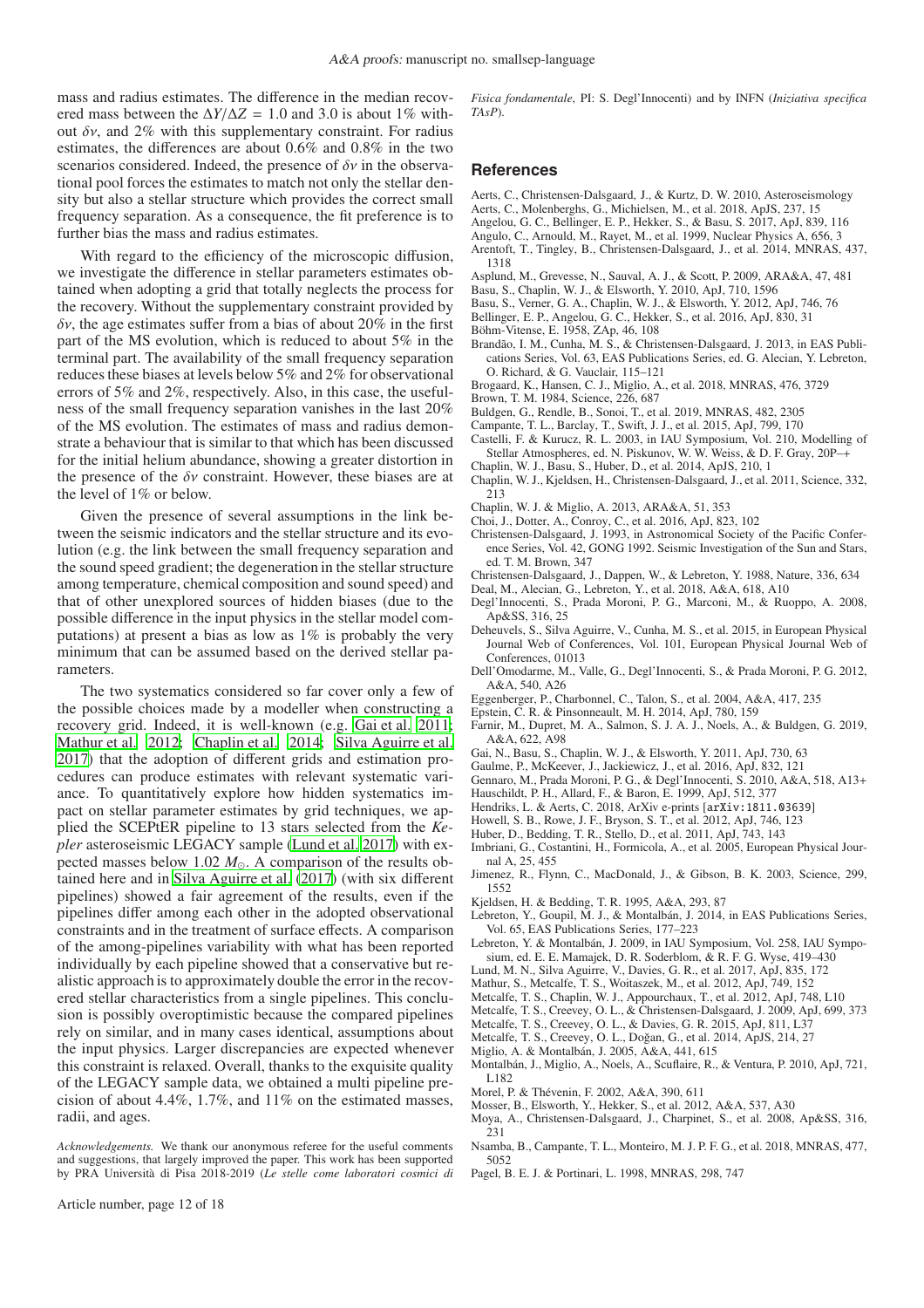- <span id="page-12-15"></span>Paxton, B., Bildsten, L., Dotter, A., et al. 2011, ApJS, 192, 3
- <span id="page-12-16"></span>Paxton, B., Cantiello, M., Arras, P., et al. 2013, ApJS, 208, 4
- <span id="page-12-17"></span>Paxton, B., Marchant, P., Schwab, J., et al. 2015, ApJS, 220, 15
- <span id="page-12-18"></span>Paxton, B., Schwab, J., Bauer, E. B., et al. 2018, ApJS, 234, 34
- <span id="page-12-12"></span>Peimbert, M., Luridiana, V., & Peimbert, A. 2007a, ApJ, 666, 636
- <span id="page-12-13"></span>Peimbert, M., Luridiana, V., Peimbert, A., & Carigi, L. 2007b, in Astronomical Society of the Pacific Conference Series, Vol. 374, From Stars to Galaxies: Building the Pieces to Build Up the Universe, ed. A. Vallenari, R. Tantalo, L. Portinari, & A. Moretti, 81–+
- <span id="page-12-6"></span>Pinsonneault, M. H., Elsworth, Y. P., Tayar, J., et al. 2018, ApJS, 239, 32
- <span id="page-12-0"></span>Quirion, P.-O., Christensen-Dalsgaard, J., & Arentoft, T. 2010, ApJ, 725, 2176
- <span id="page-12-31"></span>Reese, D. R., Chaplin, W. J., Davies, G. R., et al. 2016, A&A, 592, A14
- <span id="page-12-10"></span>Rendle, B. M., Buldgen, G., Miglio, A., et al. 2019, MNRAS, 484, 771
- <span id="page-12-5"></span>Rodrigues, T. S., Bossini, D., Miglio, A., et al. 2017, MNRAS, 467, 1433
- <span id="page-12-9"></span>Roxburgh, I. & Vorontsov, S. 2003, Ap&SS, 284, 187
- <span id="page-12-4"></span>Serenelli, A., Johnson, J., Huber, D., et al. 2017, ApJS, 233, 23
- <span id="page-12-1"></span>Silva Aguirre, V., Casagrande, L., Basu, S., et al. 2012, ApJ, 757, 99
- <span id="page-12-7"></span>Silva Aguirre, V., Davies, G. R., Basu, S., et al. 2015, MNRAS, 452, 2127
- <span id="page-12-8"></span>Silva Aguirre, V., Lund, M. N., Antia, H. M., et al. 2017, ApJ, 835, 173
- <span id="page-12-29"></span>Stancliffe, R. J., Fossati, L., Passy, J.-C., & Schneider, F. R. N. 2015, A&A, 575, A117
- <span id="page-12-14"></span>Thoul, A. A., Bahcall, J. N., & Loeb, A. 1994, ApJ, 421, 828
- <span id="page-12-19"></span>Tognelli, E., Prada Moroni, P. G., & Degl'Innocenti, S. 2011, A&A, 533, A109+
- <span id="page-12-23"></span>Townsend, R. H. D., Goldstein, J., & Zweibel, E. G. 2018, MNRAS, 475, 879
- <span id="page-12-22"></span>Townsend, R. H. D. & Teitler, S. A. 2013, MNRAS, 435, 3406
- <span id="page-12-30"></span>Ulrich, R. K. 1986, ApJ, 306, L37
- <span id="page-12-28"></span>Valle, G., Dell'Omodarme, M., Prada Moroni, P. G., & Degl'Innocenti, S. 2013, A&A, 549, A50
- <span id="page-12-11"></span>Valle, G., Dell'Omodarme, M., Prada Moroni, P. G., & Degl'Innocenti, S. 2014, A&A, 561, A125
- <span id="page-12-25"></span>Valle, G., Dell'Omodarme, M., Prada Moroni, P. G., & Degl'Innocenti, S. 2015a, A&A, 579, A59
- <span id="page-12-3"></span>Valle, G., Dell'Omodarme, M., Prada Moroni, P. G., & Degl'Innocenti, S. 2015b, A&A, 577, A72
- <span id="page-12-2"></span>Valle, G., Dell'Omodarme, M., Prada Moroni, P. G., & Degl'Innocenti, S. 2015c, A&A, 575, A12
- <span id="page-12-20"></span>Valle, G., Dell'Omodarme, M., Prada Moroni, P. G., & Degl'Innocenti, S. 2016, A&A, 587, A31
- <span id="page-12-21"></span>Valle, G., Dell'Omodarme, M., Prada Moroni, P. G., & Degl'Innocenti, S. 2017, A&A, 600, A41
- <span id="page-12-26"></span>Valle, G., Dell'Omodarme, M., Prada Moroni, P. G., & Degl'Innocenti, S. 2019, A&A, 623, A59
- <span id="page-12-24"></span>Viani, L. S., Basu, S., Chaplin, W. J., Davies, G. R., & Elsworth, Y. 2017, ApJ, 843, 11
- <span id="page-12-27"></span>White, T. R., Bedding, T. R., Stello, D., et al. 2011, ApJ, 743, 161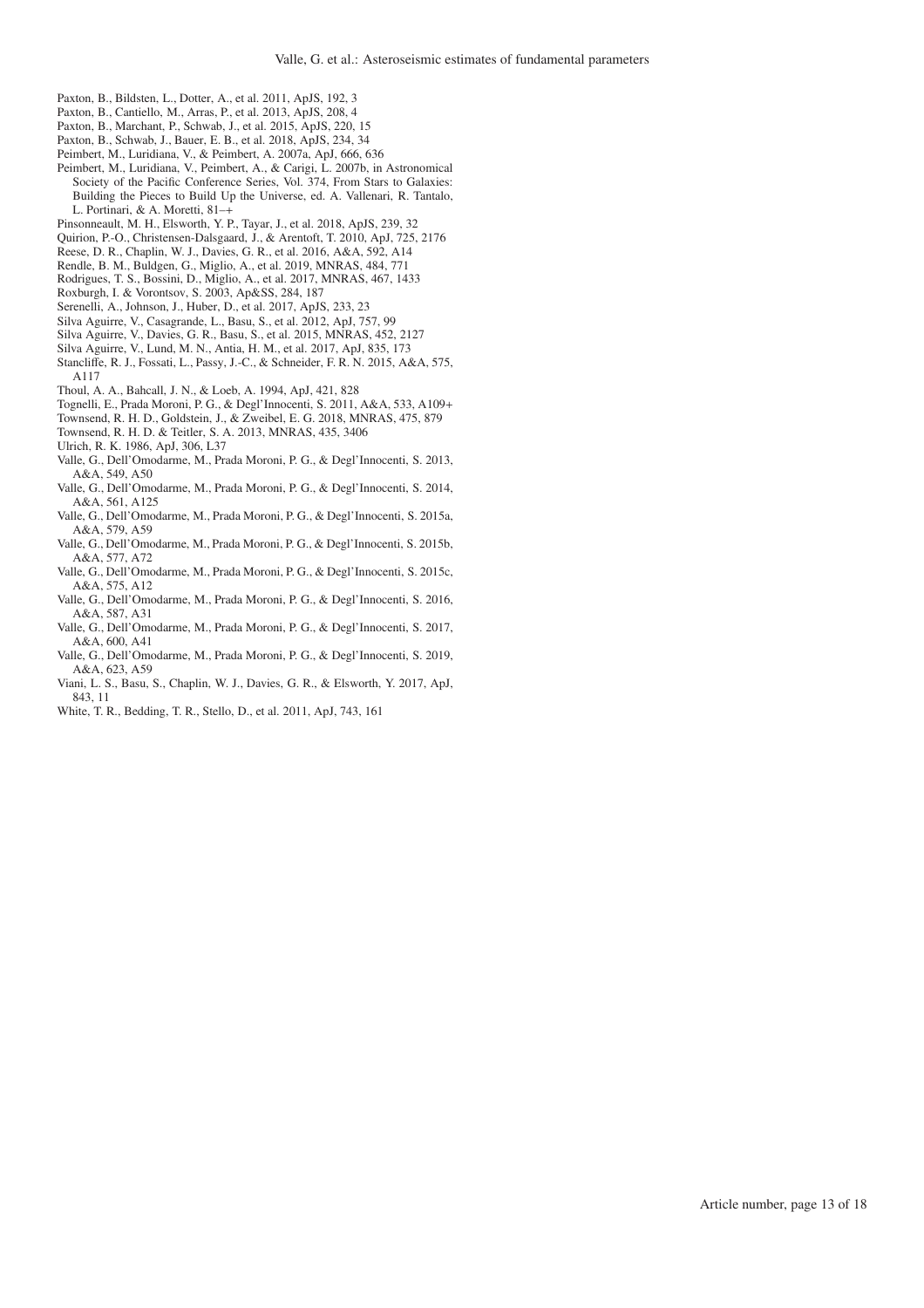## **Appendix A: Tables**

In this appendix, we present the tables containing the results quoted throughout the paper.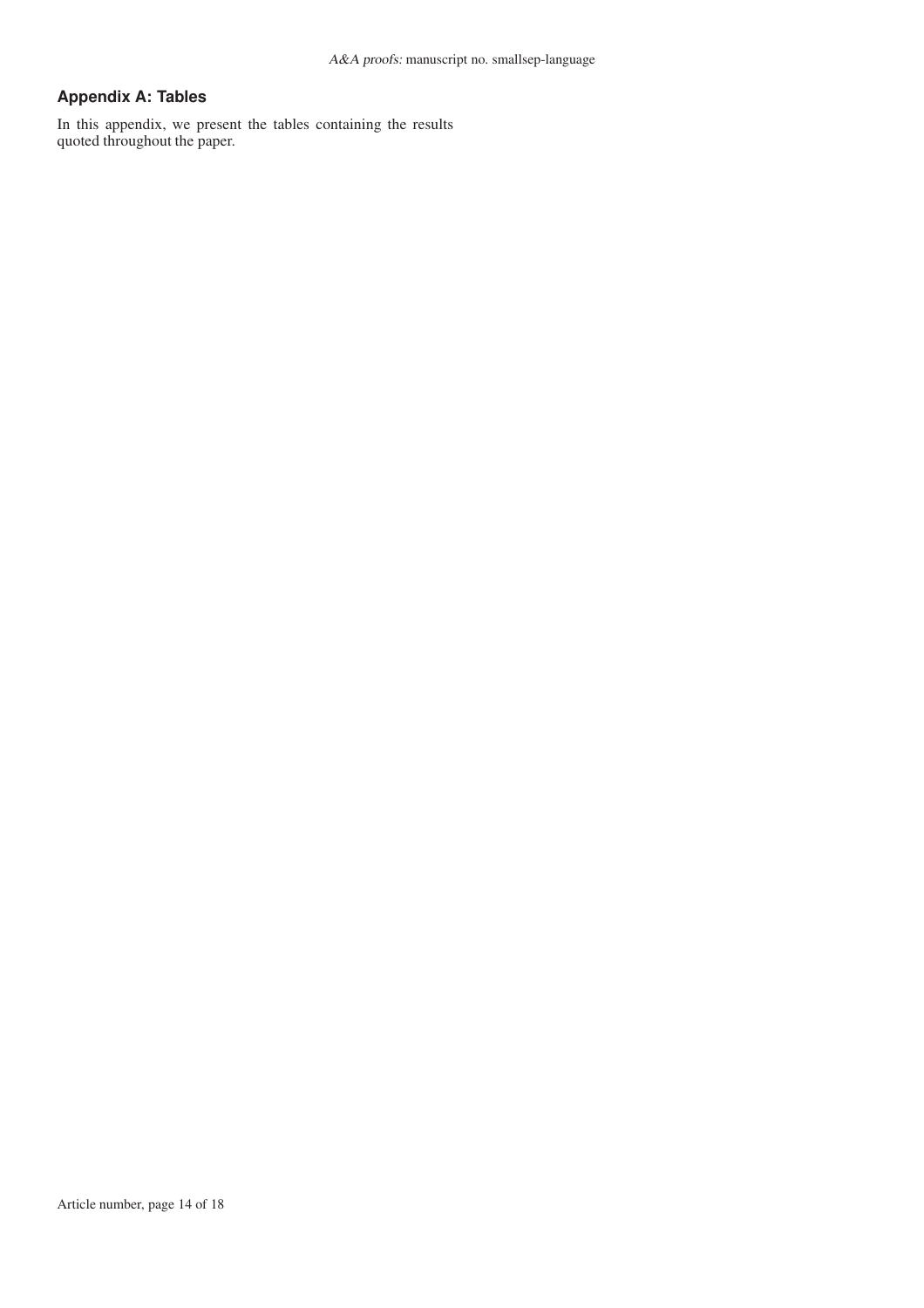<span id="page-14-0"></span>**Table A.1.** Median ( $q_{50}$ ) and 1 $\sigma$  envelope boundaries ( $q_{16}$  and  $q_{84}$ ) for age, mass, and radius relative errors as a function of the mass of the star. Values are expressed as a percent.

|             |                      |         |         | Mass $(M_{\odot})$   |         |         |         |        |  |  |  |  |
|-------------|----------------------|---------|---------|----------------------|---------|---------|---------|--------|--|--|--|--|
| quantile    | 0.7                  | 0.75    | 0.8     | 0.85                 | 0.9     | 0.95    | 1.0     | 1.05   |  |  |  |  |
|             |                      |         |         | Age                  |         |         |         |        |  |  |  |  |
|             |                      |         |         | without $\delta v$   |         |         |         |        |  |  |  |  |
| $q_{16}$    | $-43.3$              | $-39.9$ | $-28.0$ | $-22.3$              | $-20.8$ | $-20.3$ | $-17.8$ | $-9.3$ |  |  |  |  |
| 950         | $-2.3$               | 0.0     | $-0.1$  | $-0.1$               | $-0.1$  | 0.0     | 0.0     | 2.0    |  |  |  |  |
| $q_{84}$    | 21.2                 | 43.3    | 29.7    | 21.0                 | 20.4    | 23.5    | 23.5    | 22.5   |  |  |  |  |
|             | with $\delta v$ (5%) |         |         |                      |         |         |         |        |  |  |  |  |
| $q_{16}$    | $-21.3$              | $-17.4$ | $-12.6$ | $-11.6$              | $-11.3$ | $-11.4$ | $-11.5$ | $-7.0$ |  |  |  |  |
| 950         | 0.0                  | 0.0     | 0.0     | 0.0                  | $0.0\,$ | 0.0     | 0.0     | 0.7    |  |  |  |  |
| 984         | 16.2                 | 22.2    | 12.6    | 11.3                 | 11.9    | 13.9    | 14.7    | 14.7   |  |  |  |  |
|             | with $\delta v$ (2%) |         |         |                      |         |         |         |        |  |  |  |  |
| $q_{16}$    | $-12.2$              | $-9.4$  | $-7.5$  | $-7.7$               | $-7.7$  | $-7.4$  | $-7.5$  | $-5.2$ |  |  |  |  |
| 950         | 0.0                  | 0.0     | 0.0     | 0.0                  | 0.0     | 0.0     | 0.0     | 0.2    |  |  |  |  |
| $q_{84}$    | 9.3                  | 10.1    | 6.3     | 6.8                  | 7.6     | 8.6     | 9.5     | 9.1    |  |  |  |  |
| <b>Mass</b> |                      |         |         |                      |         |         |         |        |  |  |  |  |
|             | without $\delta v$   |         |         |                      |         |         |         |        |  |  |  |  |
| $q_{16}$    | $-1.4$               | $-2.7$  | $-2.5$  | $-2.4$               | $-2.9$  | $-3.2$  | $-3.1$  | $-2.9$ |  |  |  |  |
| 950         | 0.0                  | 0.0     | $0.0\,$ | 0.0                  | 0.0     | 0.0     | 0.0     | 0.0    |  |  |  |  |
| $q_{84}$    | 2.9                  | 3.3     | 3.7     | 3.5                  | 3.4     | 3.2     | 3.0     | 1.3    |  |  |  |  |
|             |                      |         |         | with $\delta v$ (5%) |         |         |         |        |  |  |  |  |
| $q_{16}$    | $-1.4$               | $-1.4$  | $-1.3$  | $-1.6$               | $-2.2$  | $-2.1$  | $-2.1$  | $-2.0$ |  |  |  |  |
| 950         | 0.0                  | 0.0     | 0.0     | 0.0                  | 0.0     | 0.0     | 0.0     | 0.0    |  |  |  |  |
| 984         | 1.4                  | 1.4     | 1.3     | 2.3                  | 2.2     | 2.1     | 2.0     | 1.0    |  |  |  |  |
|             |                      |         |         | with $\delta v(2\%)$ |         |         |         |        |  |  |  |  |
| $q_{16}$    | 0.0                  | $-1.3$  | $-1.2$  | $-1.2$               | $-1.1$  | $-1.8$  | $-2.0$  | $-1.9$ |  |  |  |  |
| 950         | 0.0                  | 0.0     | 0.0     | 0.0                  | 0.0     | 0.0     | 0.0     | 0.0    |  |  |  |  |
| $q_{84}$    | 1.4                  | 1.3     | 1.3     | 1.2                  | 1.7     | 2.1     | 2.0     | 1.0    |  |  |  |  |
|             |                      |         |         | Radius               |         |         |         |        |  |  |  |  |
|             |                      |         |         | without $\delta v$   |         |         |         |        |  |  |  |  |
| $q_{16}$    | $-0.6$               | $-1.0$  | $-1.0$  | $-1.0$               | $-1.1$  | $-1.2$  | $-1.2$  | $-1.1$ |  |  |  |  |
| 950         | 0.0                  | 0.0     | 0.1     | 0.0                  | 0.0     | 0.0     | 0.0     | $-0.1$ |  |  |  |  |
| 984         | 1.1                  | 1.1     | 1.2     | 1.2                  | 1.3     | 1.2     | 1.1     | 0.5    |  |  |  |  |
|             |                      |         |         | with $\delta v$ (5%) |         |         |         |        |  |  |  |  |
| $q_{16}$    | $-0.4$               | $-0.6$  | $-0.6$  | $-0.7$               | $-0.8$  | $-0.9$  | $-0.9$  | $-0.8$ |  |  |  |  |
| 950         | 0.0                  | 0.0     | 0.0     | 0.0                  | 0.0     | 0.0     | 0.0     | $-0.1$ |  |  |  |  |
| 984         | 0.7                  | 0.6     | 0.7     | 0.8                  | 0.9     | 0.9     | 0.8     | 0.5    |  |  |  |  |
|             |                      |         |         | with $\delta v(2\%)$ |         |         |         |        |  |  |  |  |
| $q_{16}$    | $-0.3$               | $-0.5$  | $-0.5$  | $-0.6$               | $-0.7$  | $-0.7$  | $-0.8$  | $-0.7$ |  |  |  |  |
| 950         | 0.0                  | 0.0     | 0.0     | 0.0                  | 0.0     | 0.0     | 0.0     | 0.0    |  |  |  |  |
| 984         | 0.6                  | 0.5     | 0.6     | 0.7                  | 0.8     | 0.8     | 0.7     | 0.5    |  |  |  |  |

Notes. Typical Monte Carlo relative uncertainty on *q*<sup>16</sup> and *q*<sup>84</sup> is about 5%, while the absolute uncertainty on *q*<sup>50</sup> is about 0.2%.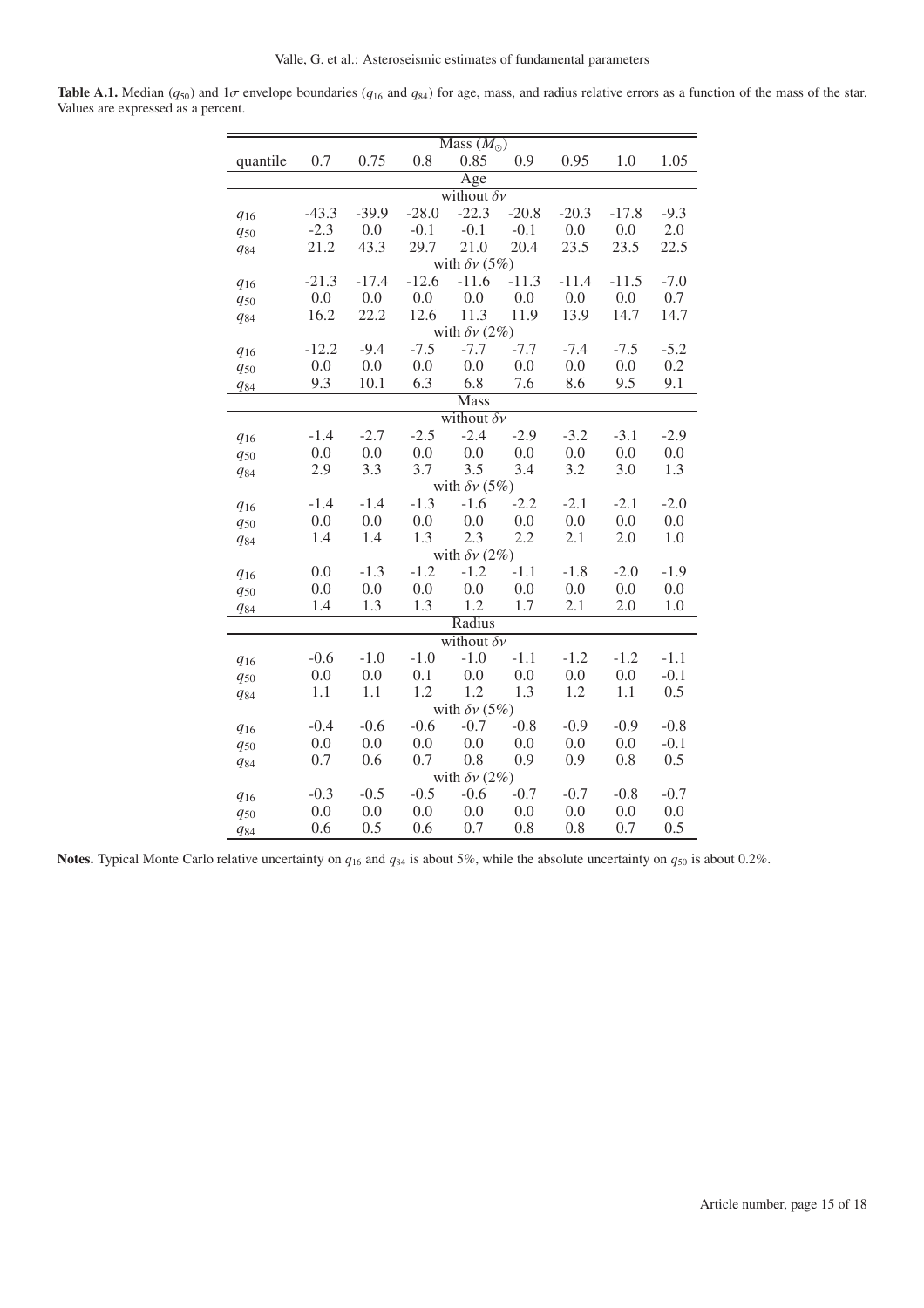Table A.2. Median ( $q_{50}$ ) and  $1\sigma$  envelope boundaries ( $q_{16}$  and  $q_{84}$ ) for age, mass, and radius relative errors as a function of relative age of the star. Values are expressed as percent.

<span id="page-15-0"></span>

|              | Relative age         |         |         |         |         |                      |         |         |         |         |         |
|--------------|----------------------|---------|---------|---------|---------|----------------------|---------|---------|---------|---------|---------|
| quantile     | 0.0                  | 0.1     | 0.2     | 0.3     | 0.4     | 0.5                  | 0.6     | 0.7     | 0.8     | 0.9     | 1.0     |
|              |                      |         |         |         |         | Age                  |         |         |         |         |         |
|              |                      |         |         |         |         | without $\delta v$   |         |         |         |         |         |
| $q_{16}$     | $-59.8$              | $-61.9$ | $-51.8$ | $-37.3$ | $-29.1$ | $-23.1$              | $-19.7$ | $-16.7$ | $-14.6$ | $-13.7$ | $-13.3$ |
| 950          | 18.9                 | 4.8     | 0.0     | 0.0     | 0.0     | 0.1                  | 0.0     | 0.4     | 0.2     | 0.0     | $-0.1$  |
| 984          | 236.2                | 139.5   | 62.8    | 42.4    | 31.9    | 27.5                 | 23.6    | 20.4    | 17.7    | 13.9    | 12.3    |
|              | with $\delta v$ (5%) |         |         |         |         |                      |         |         |         |         |         |
| $q_{16}$     | $-50.7$              | $-43.8$ | $-27.3$ | $-17.0$ | $-11.8$ | $-9.1$               | $-7.8$  | $-6.7$  | $-6.9$  | $-9.5$  | $-10.5$ |
| 950          | 4.2                  | 1.7     | 0.0     | 0.0     | 0.0     | 0.0                  | 0.0     | 0.0     | 0.0     | 0.0     | 0.0     |
| 984          | 130.4                | 72.6    | 30.4    | 19.3    | 13.6    | 10.5                 | 9.0     | 8.7     | 9.3     | 10.8    | 11.1    |
|              | with $\delta v$ (2%) |         |         |         |         |                      |         |         |         |         |         |
| $q_{16}$     | $-39.0$              | $-26.7$ | $-14.1$ | $-8.8$  | $-6.1$  | $-4.4$               | $-3.8$  | $-3.6$  | $-4.9$  | $-7.0$  | $-9.4$  |
| 950          | 0.0                  | 0.0     | 0.0     | 0.0     | 0.0     | 0.0                  | 0.0     | 0.0     | 0.0     | 0.0     | 0.0     |
| 984          | 65.8                 | 35.2    | 14.2    | 9.2     | 6.3     | 4.8                  | 3.9     | 4.2     | 5.8     | 8.0     | 10.2    |
|              | <b>Mass</b>          |         |         |         |         |                      |         |         |         |         |         |
|              | without $\delta v$   |         |         |         |         |                      |         |         |         |         |         |
| $q_{16}$     | $-3.4$               | $-3.3$  | $-3.2$  | $-3.1$  | $-3.0$  | $-3.2$               | $-3.1$  | $-3.2$  | $-3.2$  | $-2.8$  | $-2.6$  |
| $q_{50}$     | 0.0                  | 0.0     | 0.0     | 0.0     | 0.0     | 0.0                  | 0.0     | 0.0     | 0.0     | 0.0     | 0.0     |
| 984          | 1.4                  | 2.3     | 3.2     | 3.2     | 3.2     | 3.1                  | 3.1     | 2.9     | 2.9     | 3.1     | 3.1     |
|              |                      |         |         |         |         | with $\delta v$ (5%) |         |         |         |         |         |
| $q_{16}$     | $-2.1$               | $-2.0$  | $-1.6$  | $-1.4$  | $-1.3$  | $-1.3$               | $-1.3$  | $-1.7$  | $-2.1$  | $-2.3$  | $-2.4$  |
| $q_{50}$     | 0.0                  | 0.0     | 0.0     | 0.0     | 0.0     | 0.0                  | 0.0     | 0.0     | 0.0     | 0.0     | 0.0     |
| 984          | 1.2                  | 1.3     | 1.6     | 1.4     | 1.3     | 1.3                  | 1.3     | 1.2     | 1.9     | 2.3     | 2.7     |
|              |                      |         |         |         |         | with $\delta v$ (2%) |         |         |         |         |         |
| $q_{16}$     | $-1.2$               | $-1.2$  | $-1.1$  | $-1.1$  | $-1.1$  | $-1.1$               | $-1.1$  | $-1.1$  | $-1.6$  | $-2.1$  | $-2.2$  |
| 950          | 0.0                  | 0.0     | 0.0     | 0.0     | 0.0     | 0.0                  | 0.0     | 0.0     | 0.0     | 0.0     | 0.0     |
| 984          | 1.1                  | 1.1     | 1.1     | 1.1     | 1.1     | 1.1                  | 1.1     | 1.1     | 1.2     | 2.1     | 2.4     |
|              |                      |         |         |         |         | Radius               |         |         |         |         |         |
|              |                      |         |         |         |         | without $\delta v$   |         |         |         |         |         |
| $q_{16}$     | $-1.2$               | $-1.2$  | $-1.2$  | $-1.1$  | $-1.1$  | $-1.2$               | $-1.2$  | $-1.2$  | $-1.2$  | $-1.0$  | $-1.0$  |
| $q_{50}$     | $-0.2$               | $-0.1$  | 0.0     | 0.0     | 0.0     | 0.0                  | 0.0     | 0.0     | 0.0     | 0.0     | 0.0     |
| 984          | 0.6                  | 0.8     | 1.1     | 1.2     | 1.1     | 1.1                  | 1.1     | 1.0     | 1.1     | 1.1     | 1.2     |
|              |                      |         |         |         |         | with $\delta v$ (5%) |         |         |         |         |         |
| $q_{16}$     | $-0.8$               | $-0.8$  | $-0.7$  | $-0.7$  | $-0.6$  | $-0.6$               | $-0.7$  | $-0.7$  | $-0.8$  | $-0.9$  | $-0.9$  |
| $q_{\rm 50}$ | $-0.1$               | 0.0     | 0.0     | 0.0     | 0.0     | 0.0                  | 0.0     | 0.0     | 0.0     | 0.0     | 0.0     |
| 984          | 0.5                  | 0.6     | 0.7     | 0.6     | 0.6     | 0.6                  | 0.6     | 0.6     | 0.7     | 0.9     | 1.0     |
|              |                      |         |         |         |         | with $\delta v$ (2%) |         |         |         |         |         |
| $q_{16}$     | $-0.6$               | $-0.6$  | $-0.6$  | $-0.5$  | $-0.5$  | $-0.5$               | $-0.6$  | $-0.6$  | $-0.7$  | $-0.8$  | $-0.9$  |
| 950          | 0.0                  | 0.0     | 0.0     | 0.0     | 0.0     | 0.0                  | 0.0     | 0.0     | 0.0     | 0.0     | 0.0     |
| 984          | 0.5                  | 0.5     | 0.5     | 0.5     | 0.5     | 0.5                  | 0.6     | 0.6     | 0.7     | 0.9     | 1.0     |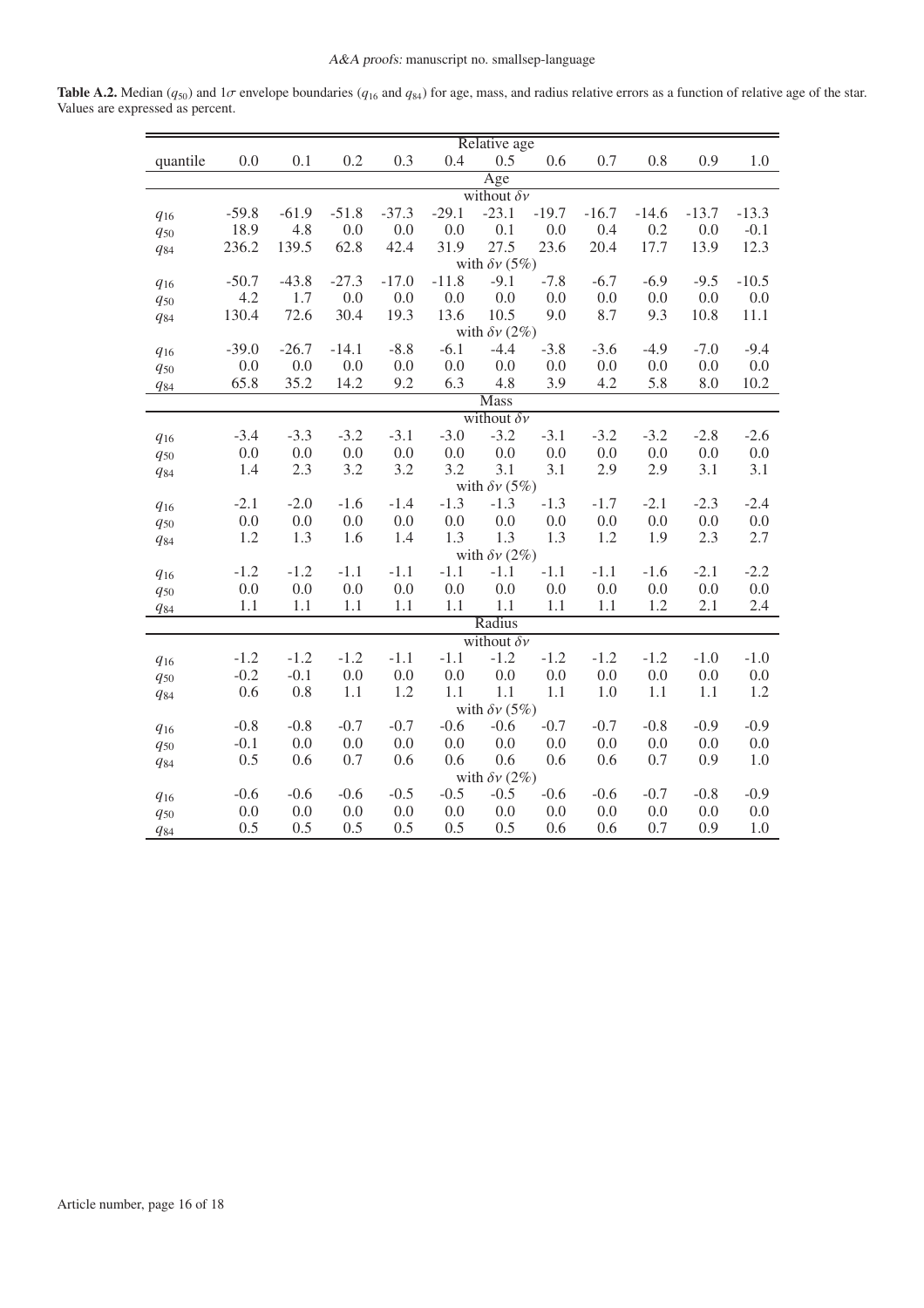Table A.3. As in Table [A.2,](#page-15-0) but for mock data sampled from a grid with  $\Delta Y/\Delta Z = 1.0$ .

<span id="page-16-0"></span>

|             | Relative age       |         |         |         |         |                      |         |         |         |         |         |
|-------------|--------------------|---------|---------|---------|---------|----------------------|---------|---------|---------|---------|---------|
| quantile    | 0.0                | 0.1     | 0.2     | 0.3     | 0.4     | 0.5                  | 0.6     | 0.7     | 0.8     | 0.9     | 1.0     |
|             |                    |         |         |         |         | Age                  |         |         |         |         |         |
|             | without $\delta v$ |         |         |         |         |                      |         |         |         |         |         |
| $q_{16}$    | $-58.7$            | $-60.8$ | $-54.8$ | $-41.4$ | $-34.0$ | $-29.0$              | $-25.3$ | $-21.7$ | $-19.3$ | $-18.4$ | $-18.0$ |
| $q_{50}$    | 24.6               | 4.2     | $-4.4$  | $-5.6$  | $-5.4$  | $-4.6$               | $-4.4$  | $-3.9$  | $-4.1$  | $-4.6$  | $-4.8$  |
| <b>q</b> 84 | 225.8              | 133.6   | 54.8    | 35.9    | 26.5    | 21.7                 | 18.0    | 14.2    | 12.0    | 9.0     | 7.8     |
|             |                    |         |         |         |         | with $\delta v$ (5%) |         |         |         |         |         |
| $q_{16}$    | $-49.6$            | $-39.2$ | $-26.0$ | $-18.0$ | $-13.0$ | $-10.2$              | $-8.6$  | $-7.6$  | $-8.2$  | $-11.3$ | $-12.9$ |
| $q_{50}$    | 16.9               | 5.6     | $-0.4$  | $-0.8$  | $-0.8$  | $-0.8$               | $-0.7$  | $-0.3$  | $-0.3$  | $-1.5$  | $-2.4$  |
| 984         | 136.6              | 80.6    | 29.3    | 17.3    | 12.1    | 9.0                  | 7.5     | 7.3     | 8.3     | 8.6     | 8.4     |
|             | <b>Mass</b>        |         |         |         |         |                      |         |         |         |         |         |
|             | without $\delta v$ |         |         |         |         |                      |         |         |         |         |         |
| $q_{16}$    | $-4.4$             | $-4.2$  | $-4.0$  | $-4.0$  | $-4.0$  | $-4.0$               | $-3.9$  | $-3.9$  | $-3.8$  | $-3.4$  | $-3.3$  |
| $q_{50}$    | $-1.3$             | $-1.2$  | $-1.0$  | $-0.9$  | $-0.6$  | $-0.6$               | $-0.7$  | $-0.9$  | $-0.5$  | $-0.4$  | $-0.3$  |
| $q_{84}$    | 0.6                | 1.3     | 2.3     | 2.6     | 2.6     | 2.7                  | 2.6     | 2.4     | 2.5     | 2.7     | 2.8     |
|             |                    |         |         |         |         | with $\delta v$ (5%) |         |         |         |         |         |
| $q_{16}$    | $-3.3$             | $-3.2$  | $-2.9$  | $-2.9$  | $-2.8$  | $-2.9$               | $-3.0$  | $-3.3$  | $-3.8$  | $-3.8$  | $-3.6$  |
| $q_{50}$    | $-1.2$             | $-1.2$  | $-1.1$  | $-1.2$  | $-1.2$  | $-1.2$               | $-1.2$  | $-1.2$  | $-1.2$  | $-1.0$  | $-0.8$  |
| 984         | 0.0                | 0.4     | 0.7     | 0.5     | 0.0     | 0.0                  | 0.0     | 0.0     | 1.0     | 1.7     | 2.1     |
|             |                    |         |         |         |         | Radius               |         |         |         |         |         |
|             |                    |         |         |         |         | without $\delta v$   |         |         |         |         |         |
| $q_{16}$    | $-1.7$             | $-1.6$  | $-1.5$  | $-1.5$  | $-1.5$  | $-1.5$               | $-1.5$  | $-1.5$  | $-1.5$  | $-1.3$  | $-1.2$  |
| $q_{50}$    | $-0.6$             | $-0.5$  | $-0.4$  | $-0.3$  | $-0.3$  | $-0.3$               | $-0.3$  | $-0.3$  | $-0.3$  | $-0.2$  | $-0.2$  |
| <b>q</b> 84 | 0.2                | 0.5     | 0.8     | 0.9     | 0.9     | 0.9                  | 0.9     | 0.8     | 0.9     | 1.0     | 1.0     |
|             |                    |         |         |         |         | with $\delta v$ (5%) |         |         |         |         |         |
| $q_{16}$    | $-1.3$             | $-1.3$  | $-1.2$  | $-1.2$  | $-1.2$  | $-1.2$               | $-1.2$  | $-1.3$  | $-1.5$  | $-1.4$  | $-1.4$  |
| $q_{50}$    | $-0.5$             | $-0.5$  | $-0.4$  | $-0.5$  | $-0.5$  | $-0.5$               | $-0.5$  | $-0.5$  | $-0.5$  | $-0.4$  | $-0.3$  |
| <b>q</b> 84 | 0.2                | 0.2     | 0.3     | 0.3     | 0.2     | 0.2                  | 0.2     | 0.3     | 0.4     | 0.6     | 0.8     |

Table A.4. As in Table [A.2,](#page-15-0) but for mock data sampled from a grid with  $\Delta Y/\Delta Z = 3.0$ .

<span id="page-16-1"></span>

|             | Relative age       |         |         |         |         |                      |         |         |        |        |        |
|-------------|--------------------|---------|---------|---------|---------|----------------------|---------|---------|--------|--------|--------|
| quantile    | 0.0                | 0.1     | 0.2     | 0.3     | 0.4     | 0.5                  | 0.6     | 0.7     | 0.8    | 0.9    | 1.0    |
|             |                    |         |         |         |         | Age                  |         |         |        |        |        |
|             | without $\delta v$ |         |         |         |         |                      |         |         |        |        |        |
| $q_{16}$    | $-57.6$            | $-58.5$ | $-49.1$ | $-34.0$ | $-25.2$ | $-19.7$              | $-15.7$ | $-10.7$ | $-9.6$ | $-9.0$ | $-8.5$ |
| $q_{50}$    | 28.7               | 13.8    | 6.8     | 6.2     | 5.5     | 5.4                  | 5.9     | 7.0     | 5.6    | 4.4    | 4.1    |
| 984         | 252.4              | 152.6   | 73.9    | 52.5    | 40.9    | 35.1                 | 32.0    | 28.4    | 24.9   | 20.0   | 18.3   |
|             |                    |         |         |         |         | with $\delta v$ (5%) |         |         |        |        |        |
| $q_{16}$    | $-51.0$            | $-44.7$ | $-26.7$ | $-16.8$ | $-11.3$ | $-8.2$               | $-7.0$  | $-5.7$  | $-6.1$ | $-7.6$ | $-8.4$ |
| $q_{50}$    | 8.8                | 5.0     | 1.8     | 1.8     | 1.8     | 1.5                  | 1.2     | 1.8     | 1.9    | 2.3    | 2.8    |
| <b>q</b> 84 | 124.4              | 75.7    | 33.1    | 21.2    | 15.2    | 12.3                 | 10.7    | 10.6    | 11.5   | 14.3   | 15.4   |
|             | <b>Mass</b>        |         |         |         |         |                      |         |         |        |        |        |
|             | without $\delta v$ |         |         |         |         |                      |         |         |        |        |        |
| $q_{16}$    | $-2.4$             | $-2.5$  | $-2.6$  | $-2.5$  | $-2.5$  | $-2.6$               | $-2.5$  | $-2.6$  | $-2.6$ | $-2.4$ | $-2.2$ |
| $q_{50}$    | 0.2                | 0.6     | 0.7     | 0.8     | 0.7     | 0.6                  | 0.5     | 0.3     | 0.5    | 0.5    | 0.6    |
| $q_{84}$    | 2.5                | 3.1     | 4.0     | 4.1     | 4.1     | 4.0                  | 3.9     | 3.4     | 3.5    | 3.5    | 3.5    |
|             |                    |         |         |         |         | with $\delta v$ (5%) |         |         |        |        |        |
| $q_{16}$    | $-1.1$             | $-1.1$  | $-1.0$  | $-0.5$  | 0.0     | 0.0                  | 0.0     | $-0.5$  | $-1.0$ | $-1.7$ | $-2.0$ |
| $q_{50}$    | 0.7                | 1.0     | 1.1     | 1.1     | 1.2     | 1.2                  | 1.2     | 1.1     | 1.1    | 1.0    | 1.0    |
| $q_{84}$    | 2.3                | 2.5     | 2.7     | 2.7     | 2.7     | 2.7                  | 2.7     | 3.0     | 3.3    | 3.5    | 3.7    |
|             |                    |         |         |         |         | Radius               |         |         |        |        |        |
|             |                    |         |         |         |         | without $\delta v$   |         |         |        |        |        |
| $q_{16}$    | $-0.8$             | $-0.9$  | $-0.9$  | $-0.9$  | $-0.8$  | $-0.9$               | $-0.9$  | $-0.9$  | $-0.9$ | $-0.8$ | $-0.8$ |
| $q_{50}$    | 0.2                | 0.2     | 0.3     | 0.3     | 0.3     | 0.3                  | 0.2     | 0.2     | 0.2    | 0.2    | 0.2    |
| <b>q</b> 84 | 1.0                | 1.2     | 1.5     | 1.5     | 1.5     | 1.5                  | 1.4     | 1.3     | 1.3    | 1.3    | 1.3    |
|             |                    |         |         |         |         | with $\delta v$ (5%) |         |         |        |        |        |
| $q_{16}$    | $-0.4$             | $-0.4$  | $-0.3$  | $-0.3$  | $-0.3$  | $-0.3$               | $-0.2$  | $-0.3$  | $-0.4$ | $-0.6$ | $-0.7$ |
| $q_{50}$    | 0.3                | 0.3     | 0.4     | 0.4     | 0.4     | 0.4                  | 0.5     | 0.4     | 0.4    | 0.4    | 0.3    |
| <b>q</b> 84 | 1.0                | 1.1     | 1.1     | 1.1     | 1.2     | 1.1                  | 1.1     | 1.2     | 1.3    | 1.3    | 1.4    |